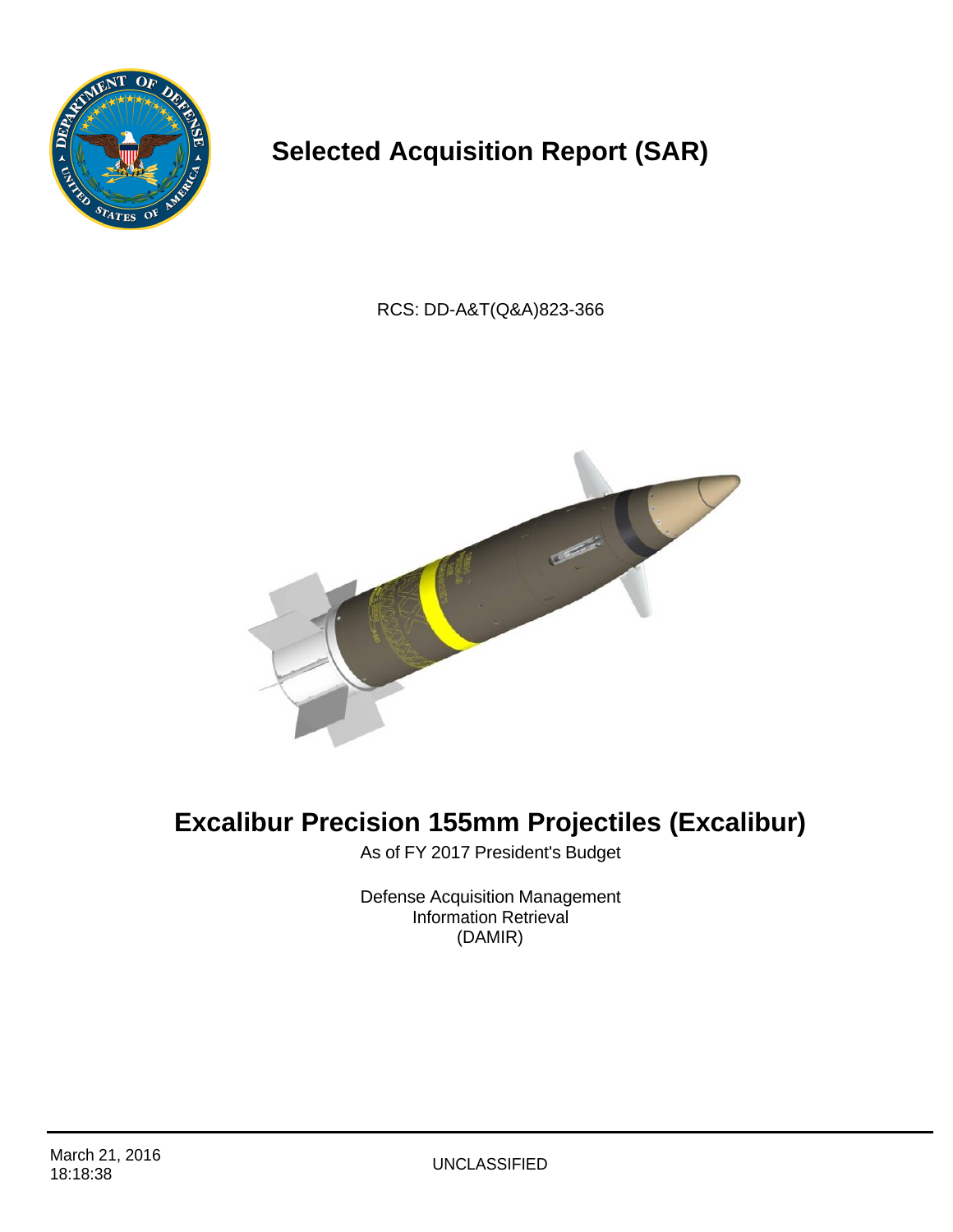### **Table of Contents**

| Common Acronyms and Abbreviations for MDAP Programs | 3  |
|-----------------------------------------------------|----|
| Program Information                                 | 5  |
| Responsible Office                                  | 5  |
| References                                          | 5  |
| Mission and Description                             | 6  |
| <b>Executive Summary</b>                            | 7  |
| <b>Threshold Breaches</b>                           | 8  |
| Schedule                                            | 9  |
| Performance                                         | 11 |
| <b>Track to Budget</b>                              | 13 |
| Cost and Funding                                    | 14 |
| Low Rate Initial Production                         | 26 |
| <b>Foreign Military Sales</b>                       | 27 |
| <b>Nuclear Costs</b>                                | 27 |
| Unit Cost                                           | 28 |
| Cost Variance                                       | 31 |
| Contracts                                           | 34 |
| Deliveries and Expenditures                         | 36 |
| <b>Operating and Support Cost</b>                   | 37 |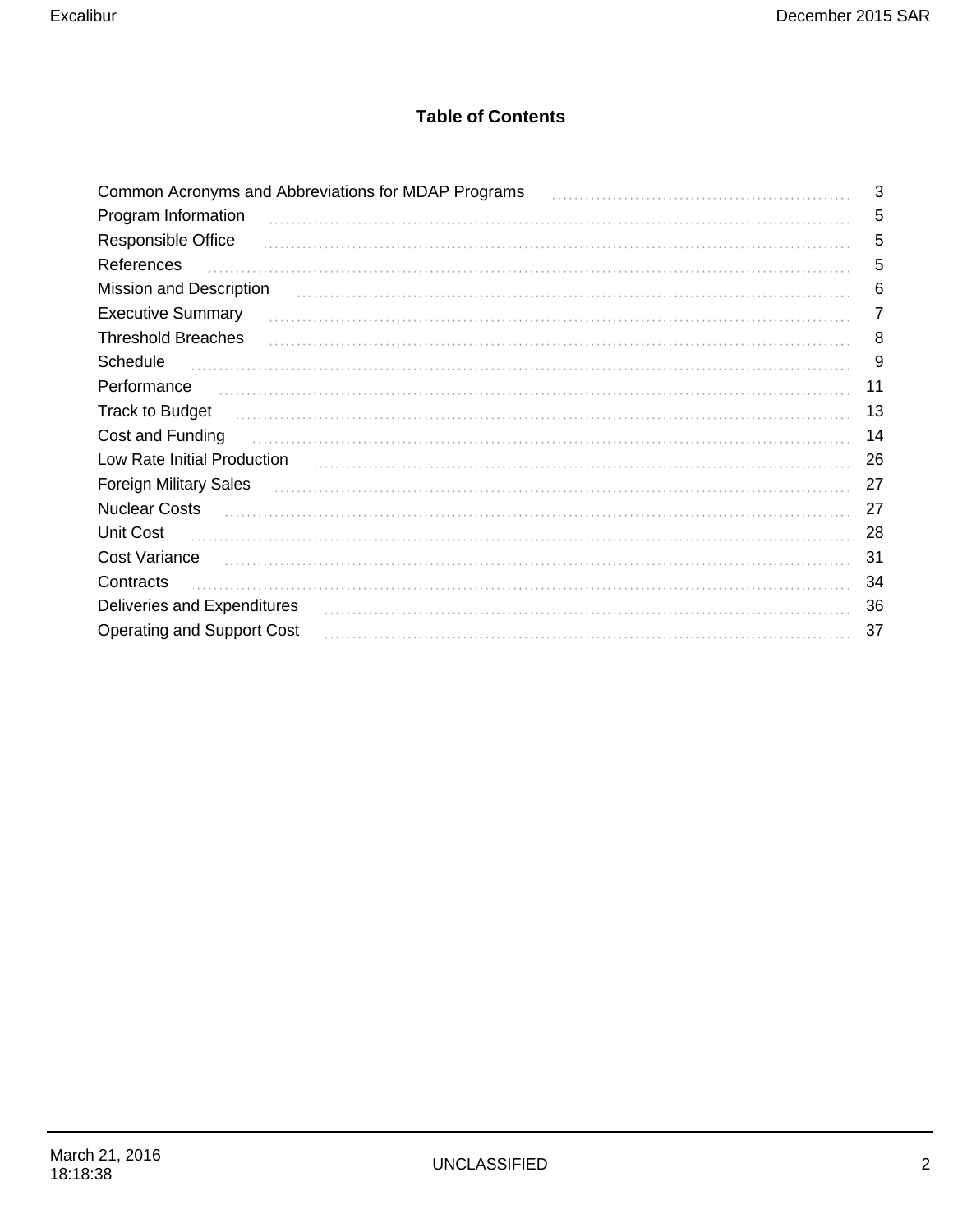### **Common Acronyms and Abbreviations for MDAP Programs**

Acq O&M - Acquisition-Related Operations and Maintenance ACAT - Acquisition Category ADM - Acquisition Decision Memorandum APB - Acquisition Program Baseline APPN - Appropriation APUC - Average Procurement Unit Cost \$B - Billions of Dollars BA - Budget Authority/Budget Activity Blk - Block BY - Base Year CAPE - Cost Assessment and Program Evaluation CARD - Cost Analysis Requirements Description CDD - Capability Development Document CLIN - Contract Line Item Number CPD - Capability Production Document CY - Calendar Year DAB - Defense Acquisition Board DAE - Defense Acquisition Executive DAMIR - Defense Acquisition Management Information Retrieval DoD - Department of Defense DSN - Defense Switched Network EMD - Engineering and Manufacturing Development EVM - Earned Value Management FOC - Full Operational Capability FMS - Foreign Military Sales FRP - Full Rate Production FY - Fiscal Year FYDP - Future Years Defense Program ICE - Independent Cost Estimate IOC - Initial Operational Capability Inc - Increment JROC - Joint Requirements Oversight Council \$K - Thousands of Dollars KPP - Key Performance Parameter LRIP - Low Rate Initial Production \$M - Millions of Dollars MDA - Milestone Decision Authority MDAP - Major Defense Acquisition Program MILCON - Military Construction N/A - Not Applicable O&M - Operations and Maintenance ORD - Operational Requirements Document OSD - Office of the Secretary of Defense O&S - Operating and Support PAUC - Program Acquisition Unit Cost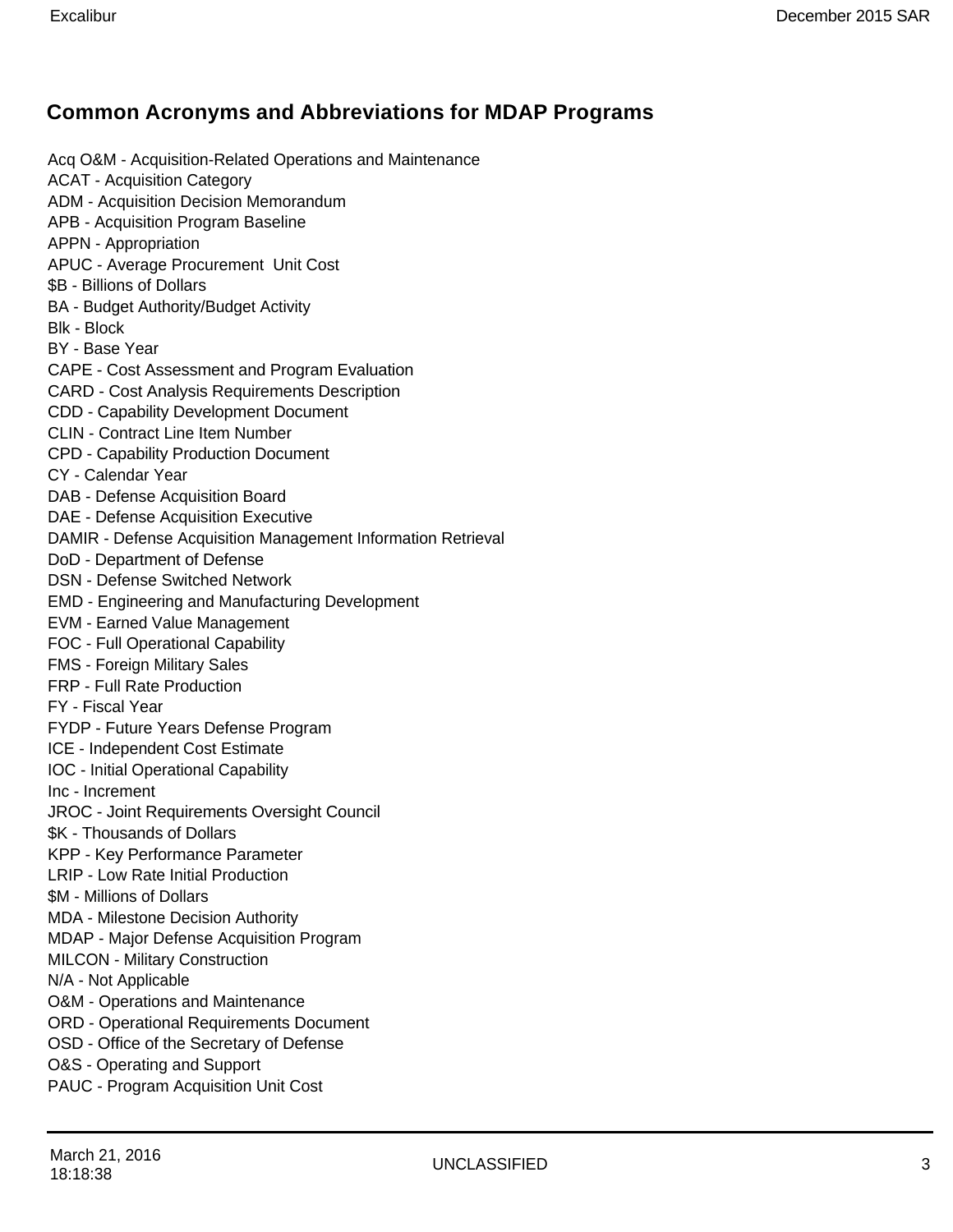PB - President's Budget PE - Program Element PEO - Program Executive Officer PM - Program Manager POE - Program Office Estimate RDT&E - Research, Development, Test, and Evaluation SAR - Selected Acquisition Report SCP - Service Cost Position TBD - To Be Determined TY - Then Year UCR - Unit Cost Reporting U.S. - United States USD(AT&L) - Under Secretary of Defense (Acquisition, Technology and Logistics)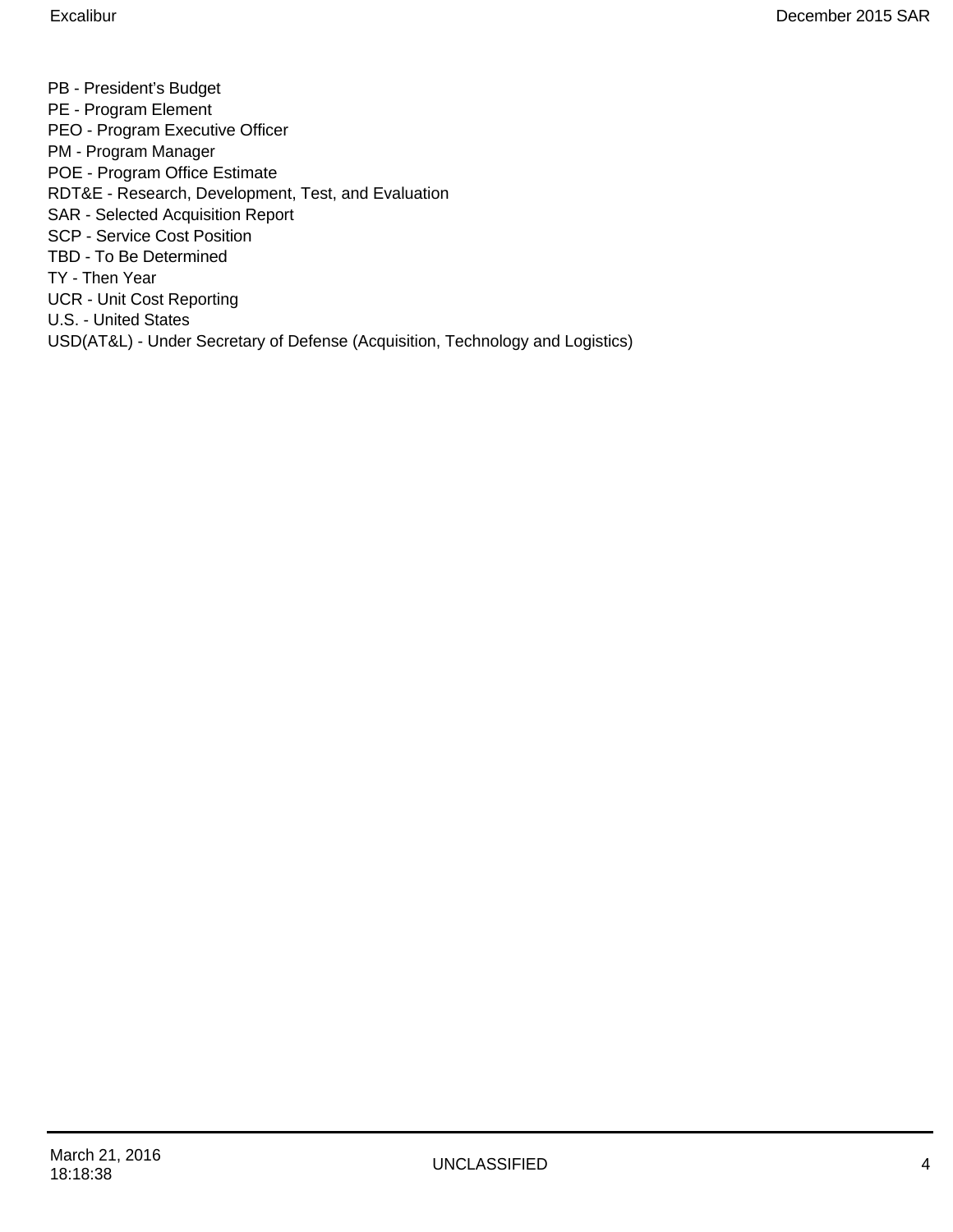### **Program Information**

# **Program Name**

Excalibur Precision 155mm Projectiles (Excalibur)

#### **DoD Component**

Army

### **Responsible Office**

Mr. Peter DeMasi Building 172 Picatinny Arsenal, NJ 07806-5000

peter.g.demasi2.civ@mail.mil

| <b>Phone:</b>                | 973-724-9066 |
|------------------------------|--------------|
| Fax:                         | 973-724-8786 |
| <b>DSN Phone:</b>            | 880-9066     |
| <b>DSN Fax:</b>              | 880-8786     |
| Date Assigned: June 21, 2015 |              |

### **References**

#### **SAR Baseline (Production Estimate)**

Army Acquisition Executive (AAE) Approved Acquisition Program Baseline (APB) dated March 14, 2011

#### **Approved APB**

Army Acquisition Executive (AAE) Approved Acquisition Program Baseline (APB) dated June 25, 2014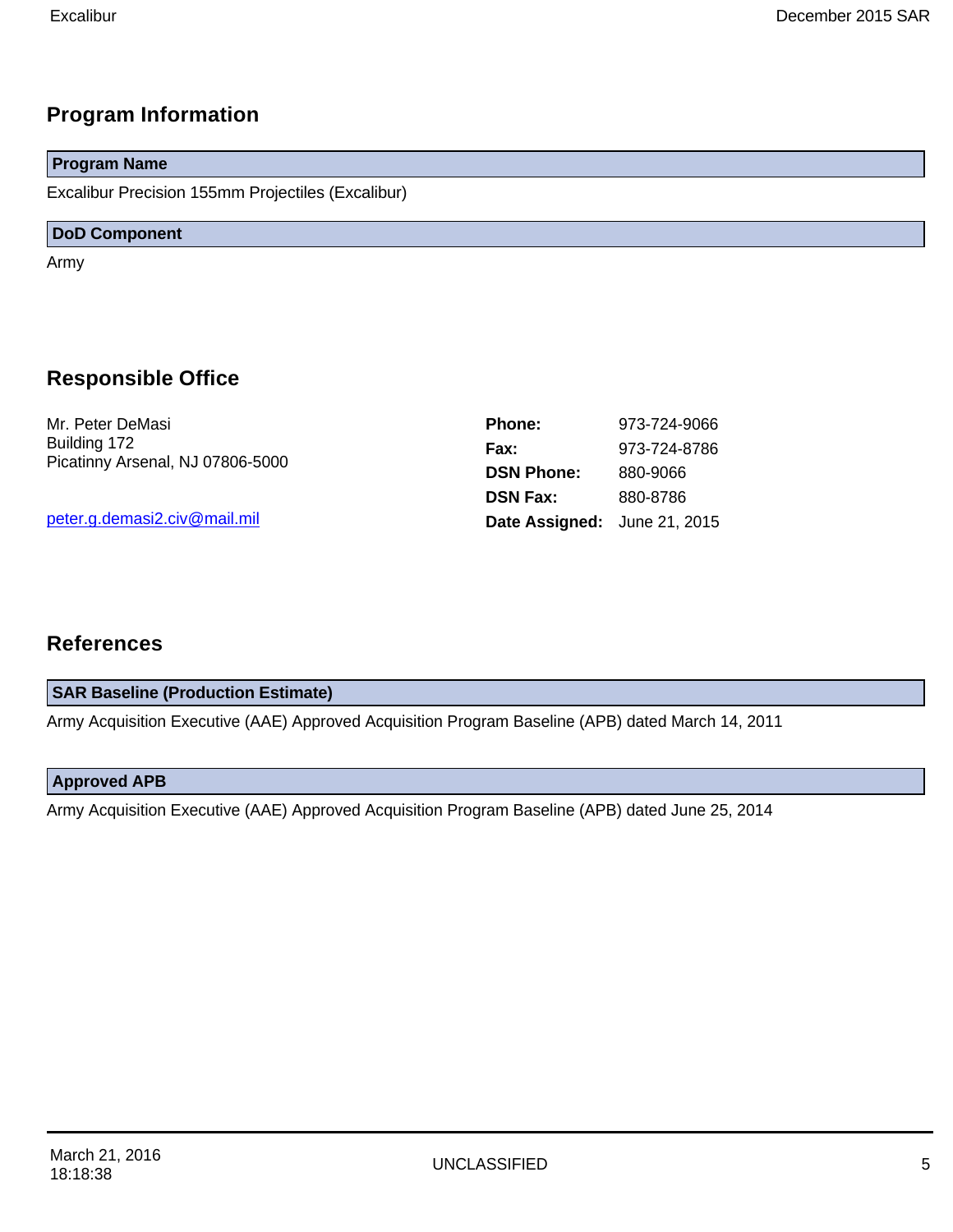### **Mission and Description**

Excalibur Precision 155-mm Projectiles (Excalibur) provide Brigade Combat Teams an organic precision fires capability. Additionally, it provides improved fire support capability due to its increased range of 40.5-kilometers (km) and demonstrated accuracy of less than three meters radial miss distances, which enables a first round effect on target reducing the number of rounds required and reducing collateral damage. Excalibur is compatible with the M777A2 Lightweight 155-mm Howitzer, the M109A6 Paladin Howitzer, the M109A7 Paladin Integrated Management Howitzer, and the Swedish Archer Howitzer. Excalibur provides a 35 percent range increase over current Rocket Assisted Projectiles with less than ten-meter circular error probable requirement at all ranges. Excalibur is also highly resistant to Global Positioning System jamming.

Excalibur Inc Ia-1 and Inc Ia-2 are currently fielded and in use by units throughout Afghanistan and deployed globally to support other military contingency operations. Excalibur is an International Cooperative Development Program, teamed with the Kingdom of Sweden (KoS) which contributed resources towards development in accordance with an established Project Agreement. Excalibur Inc Ia-1 was initially fielded to units in Iraq and Afghanistan in response to urgent need requests in support of Operation Iraqi Freedom, Operation New Dawn, and Operation Enduring Freedom. Excalibur Inc Ia-2 was fielded in early FY 2012 and greatly increased range from 25.2-km to 37.5-km. The Excalibur guided projectile program is using an incremental development approach to provide a combat capability to the soldier as quickly as possible while delivering advanced capabilities at lower costs. Excalibur Inc Ib provides further performance improvements while significantly lowering unit costs.

Excalibur completed FMS to Canada, United Kingdom, Australia, Germany, and the KoS. The program is actively executing current FMS cases with Spain, The Netherlands, and the Kingdom of Jordan. The program also received interest for future sales from numerous other countries.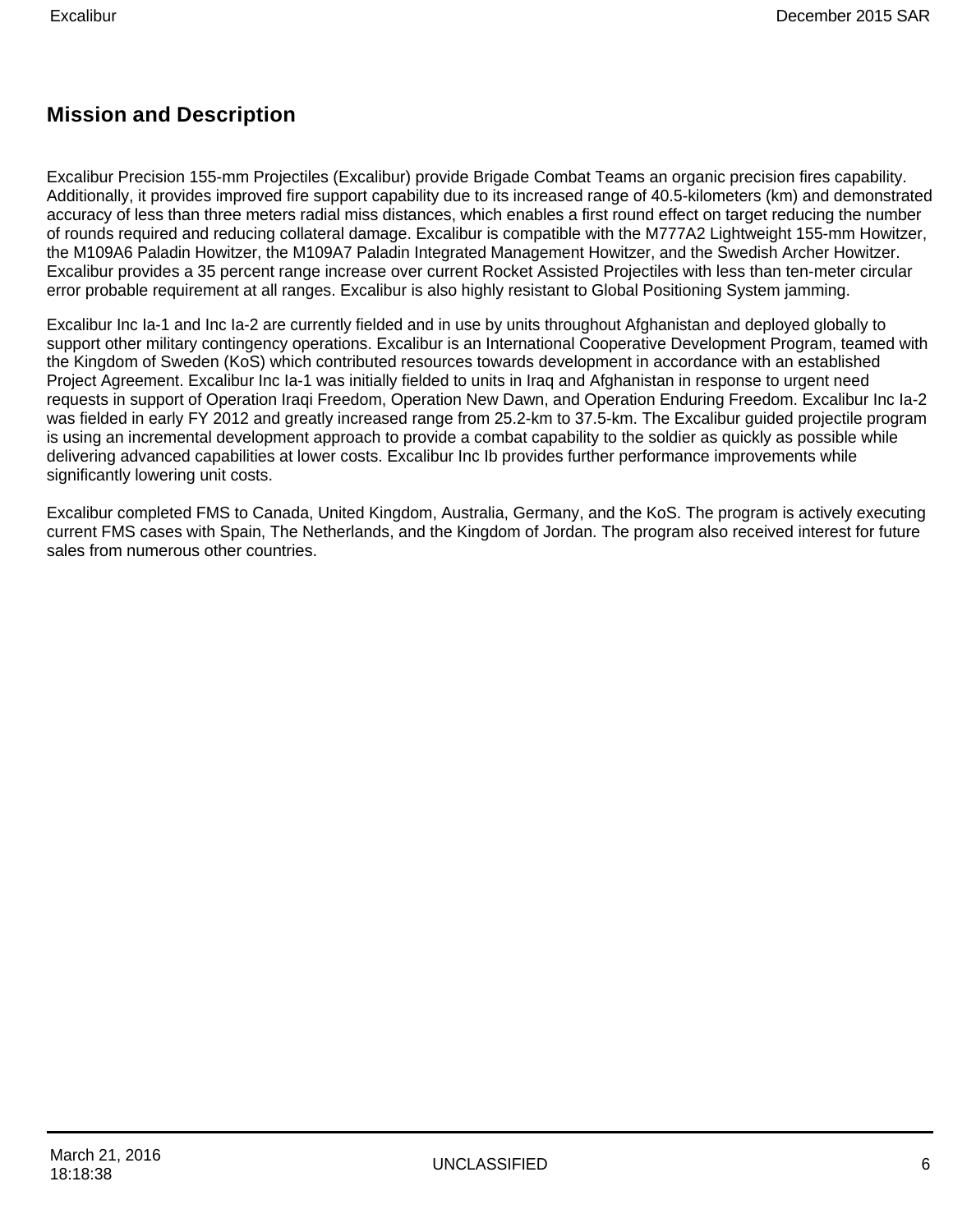### **Executive Summary**

Pursuant to section 2432 of title 10, U.S. Code, this is the final SAR submission for Excalibur because the program is 90 percent or more expended.

#### **Excalibur Inc Ia-1 and Inc Ia-2**

The final Excalibur Inc Ia-2 projectile was delivered to inventory in April 2014. In total, PM Excalibur procured and delivered 2,132 Excalibur Inc Ia-1 (Department of the Army (DA) 39) and 4,316 Excalibur Inc Ia-2 (DA45) projectiles to U.S. and foreign customers. The Army and U.S. Marine Corps fired a total of 832 projectiles since the first production deliveries were made available to troops in 2007 with a proven field reliability of 88 percent. Excalibur is highly successful and proves the value of precision munitions in dense urban environments by virtually eliminating collateral damage while providing effects on the intended target.

#### **Excalibur Inc Ib**

Excalibur Inc Ib is an integral part of the strategy to field Excalibur capability to the DoD and the Kingdom of Sweden (KoS). It delivers a lower cost, higher reliability precision munition to the warfighter. As of December 31, 2015, PM Excalibur contracted for 2,894 Excalibur Inc Ib projectiles for the Army, with 2,469 delivered to inventory. The KoS procured an additional 297 projectiles.

On September 14, 2015, the Excalibur Product Lead briefed the Army Acquisition Executive (AAE) to address the M-Code, Global Positioning System (GPS) Degraded, and GPS Denied retrofit options to the Excalibur Ib inventory. The PM presented the benefits to retrofitting the inventory for the M982A1 Excalibur Inc Ib variant along with the associated costs in both RDT&E and Procurement starting in FY 2018. The Excalibur program continues to execute within all APB parameters. No current issues exist that impact cost, schedule, or performance.

On October 8, 2015, the Configuration Steering Board was held during which the Product Lead for Excalibur provided a briefing to the AAE and other principals on the status and plans of the Excalibur program. Participants included PM Combat Ammunition Systems, PEO Ammunition and the Army Training and Doctrine Command Capability Manager Brigade Combat Team Fires. No de-scoping of program efforts was recommended or directed. Two topics of particular emphasis were discussed. The first was the conclusion of the Excalibur Army-funded production program with the FY 2017 purchase. There is considerable interest to ensure sufficient stockpile exists before production ends or maintaining production at the minimum sustaining rate to enable reaction to urgent needs. The second key topic regarded the robustness of the Excalibur design to the GPS threats. Several options for development of improved resistance to GPS threats were presented. A decision regarding continued production relies heavily on the results of the Army G-3 Munitions Requirements Process and funding availability from FY 2018 to FY 2022. Excalibur's GPS Degraded path forward will be considered along with other Army systems in the overall review of GPS Position, Navigation and Timing.

There are no significant software-related issues with this program at this time.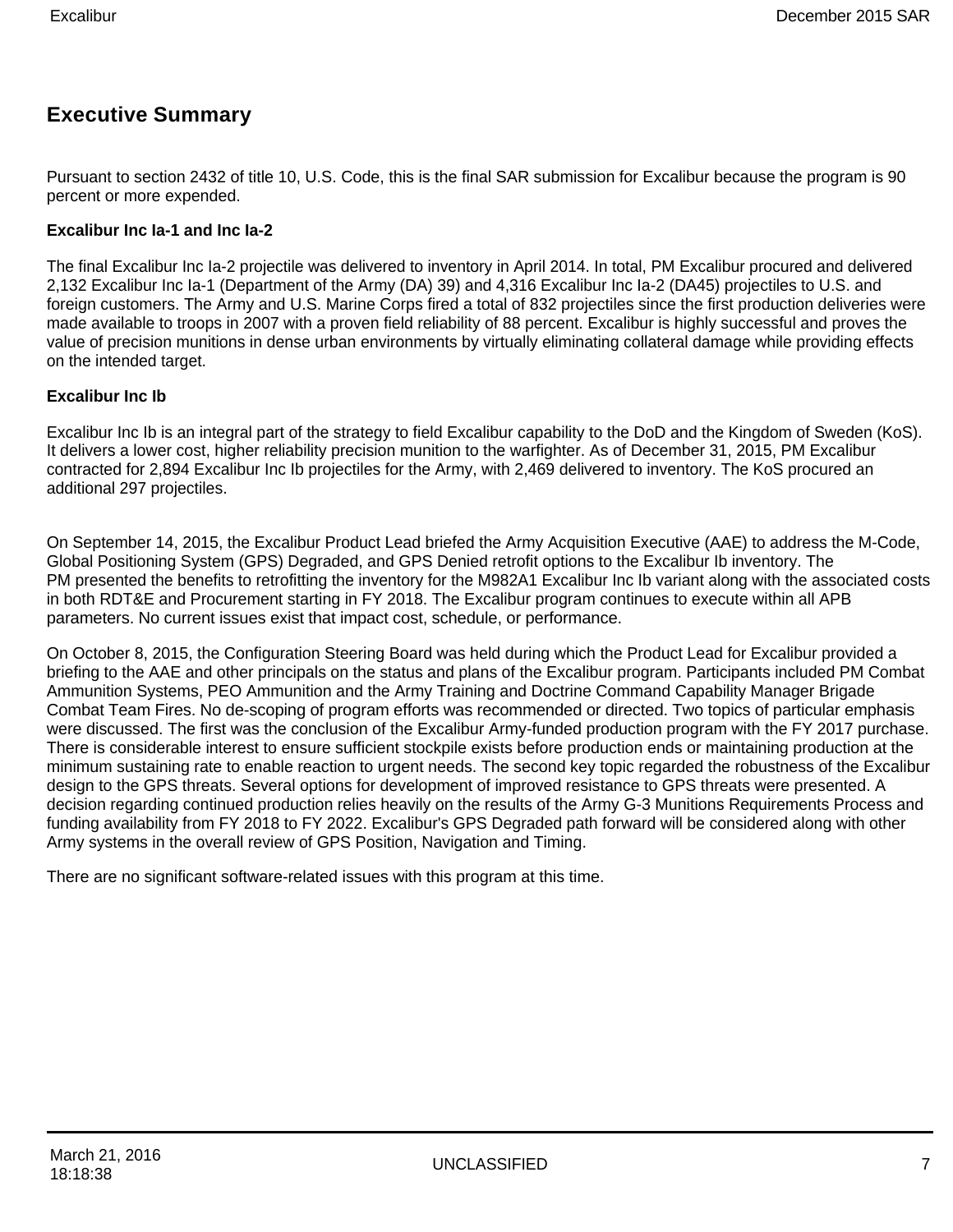# **Threshold Breaches**

| <b>APB Breaches</b>          |             |      |
|------------------------------|-------------|------|
| Schedule                     |             | . .  |
| <b>Performance</b>           |             | г.   |
| Cost                         | RDT&E       | ш    |
|                              | Procurement | ٠    |
|                              | MILCON      | - 1  |
|                              | Acq O&M     | ш    |
| <b>O&amp;S Cost</b>          |             | П    |
| Unit Cost                    | PAUC        | п    |
|                              | APUC        | П    |
| <b>Nunn-McCurdy Breaches</b> |             |      |
| <b>Current UCR Baseline</b>  |             |      |
|                              | PAUC        | None |
|                              | APUC        | None |
| <b>Original UCR Baseline</b> |             |      |
|                              | PAUC        | None |

APUC None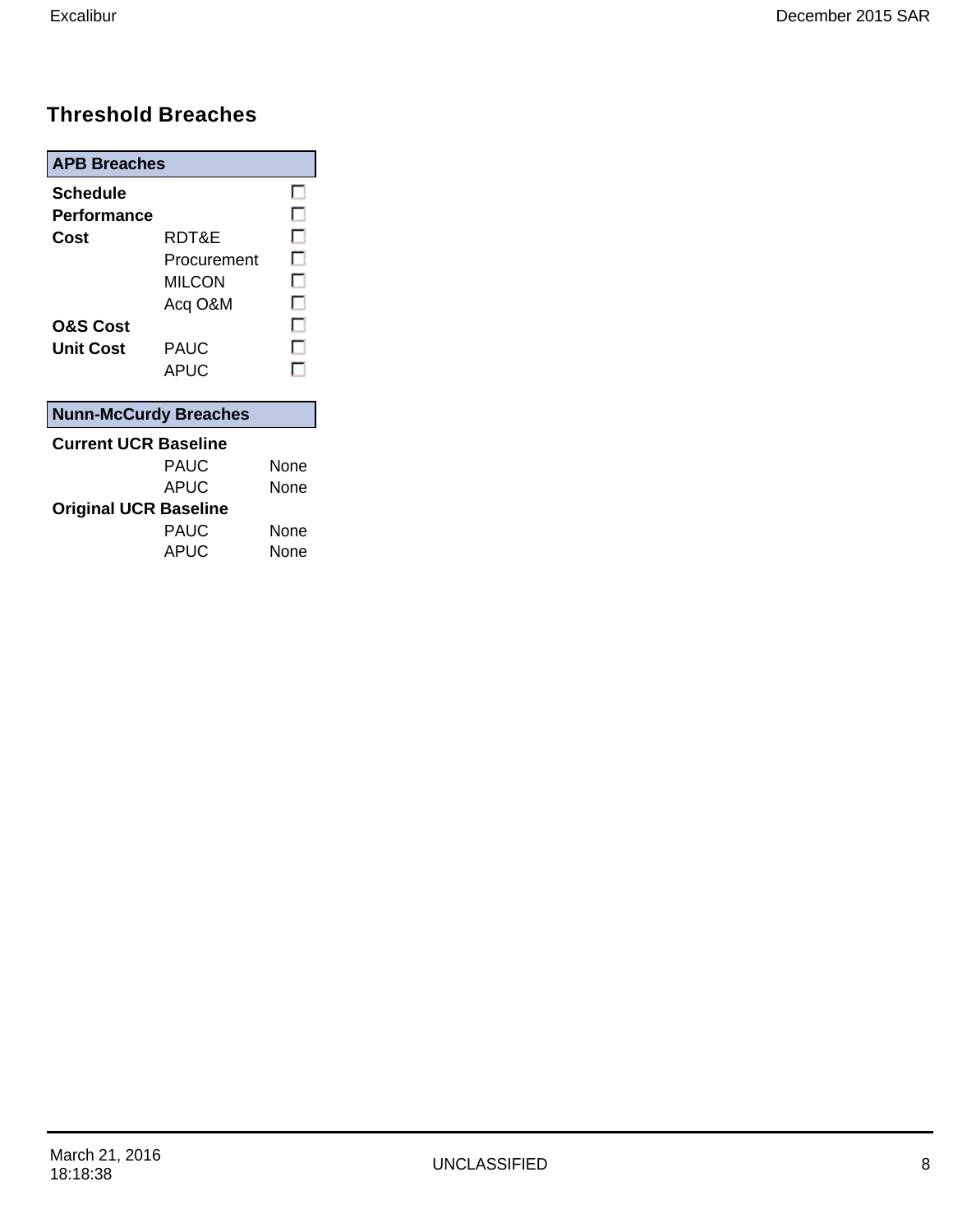# **Schedule**

|                                                                                                                                                                                                                                                         | SAR Baseline Current Objective ■ APB Objective and Threshold ● Current Estimate |     |     |     |    |     | Current Estimate (Breach) |    |    |    |           |     |     |           |     |              |     |                        |    |
|---------------------------------------------------------------------------------------------------------------------------------------------------------------------------------------------------------------------------------------------------------|---------------------------------------------------------------------------------|-----|-----|-----|----|-----|---------------------------|----|----|----|-----------|-----|-----|-----------|-----|--------------|-----|------------------------|----|
|                                                                                                                                                                                                                                                         | '97                                                                             | '98 | '99 | '00 | 01 | '02 | 03                        | 04 | 05 | 06 | '07       | '08 | '09 | $10^{-1}$ | '11 | $12^{\circ}$ | '13 | 14                     | 15 |
| <b>EXCALIBUR</b><br>Milestone I/II<br>Milestone C (Block la-1)<br>Milestone C (Block la-2)<br>IOT&E<br><b>IOT&amp;E Start</b><br><b>IOT&amp;E</b> End<br><b>FRP IPR</b><br><b>IOC</b><br>Milestone C (Block Ib)<br>Increment Ib IOC<br>Increment Ib FRP | ۰                                                                               |     |     |     |    |     |                           |    | 叢  |    | $\bullet$ |     |     | $\bullet$ | 殲   | 撇            |     | $\bullet$<br>$\bullet$ |    |

| <b>Schedule Events</b>   |                                                             |                                                                       |                                   |                 |  |  |  |  |  |  |  |
|--------------------------|-------------------------------------------------------------|-----------------------------------------------------------------------|-----------------------------------|-----------------|--|--|--|--|--|--|--|
| <b>Events</b>            | <b>SAR Baseline</b><br><b>Production</b><br><b>Estimate</b> | <b>Current APB</b><br><b>Production</b><br><b>Objective/Threshold</b> | <b>Current</b><br><b>Estimate</b> |                 |  |  |  |  |  |  |  |
| Milestone I/II           | May 1997                                                    | May 1997                                                              | May 1997                          | May 1997        |  |  |  |  |  |  |  |
| Milestone C (Block la-1) | May 2005                                                    | May 2005                                                              | May 2005                          | May 2005        |  |  |  |  |  |  |  |
| Milestone C (Block la-2) | Sep 2007                                                    | Sep 2007                                                              | Sep 2007                          | <b>Jul 2007</b> |  |  |  |  |  |  |  |
| IOT&E                    |                                                             |                                                                       |                                   |                 |  |  |  |  |  |  |  |
| <b>IOT&amp;E Start</b>   | Jan 2010                                                    | Jan 2010                                                              | Jan 2010                          | Jan 2010        |  |  |  |  |  |  |  |
| <b>IOT&amp;E End</b>     | May 2010                                                    | May 2010                                                              | May 2010                          | Apr 2010        |  |  |  |  |  |  |  |
| FRP IPR                  | Mar 2011                                                    | Mar 2011                                                              | Mar 2011                          | Mar 2011        |  |  |  |  |  |  |  |
| <b>IOC</b>               | Oct 2011                                                    | Dec 2011                                                              | Dec 2011                          | Dec 2011        |  |  |  |  |  |  |  |
| Milestone C (Block Ib)   | Jun 2012                                                    | Dec 2012                                                              | Dec 2012                          | Dec 2012        |  |  |  |  |  |  |  |
| Increment Ib IOC         | Mar 2014                                                    | Jul 2014                                                              | Jan 2015                          | Jun 2014        |  |  |  |  |  |  |  |
| Increment Ib FRP         | Mar 2014                                                    | Jul 2014                                                              | Jan 2015                          | Jun 2014        |  |  |  |  |  |  |  |

# **Change Explanations**

None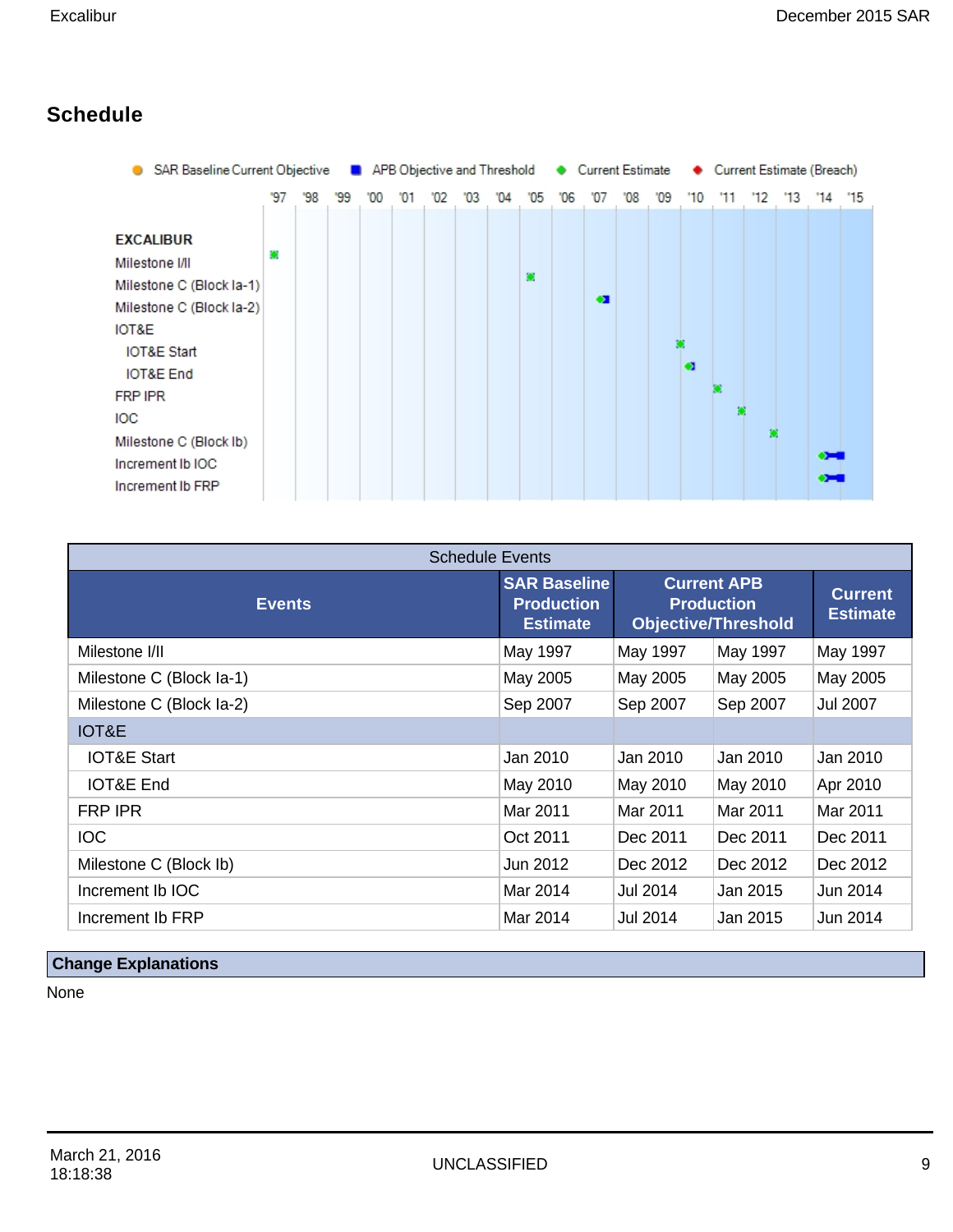### **Acronyms and Abbreviations**

IOT&E - Initial Operational Test and Evaluation IPR - In-Process Review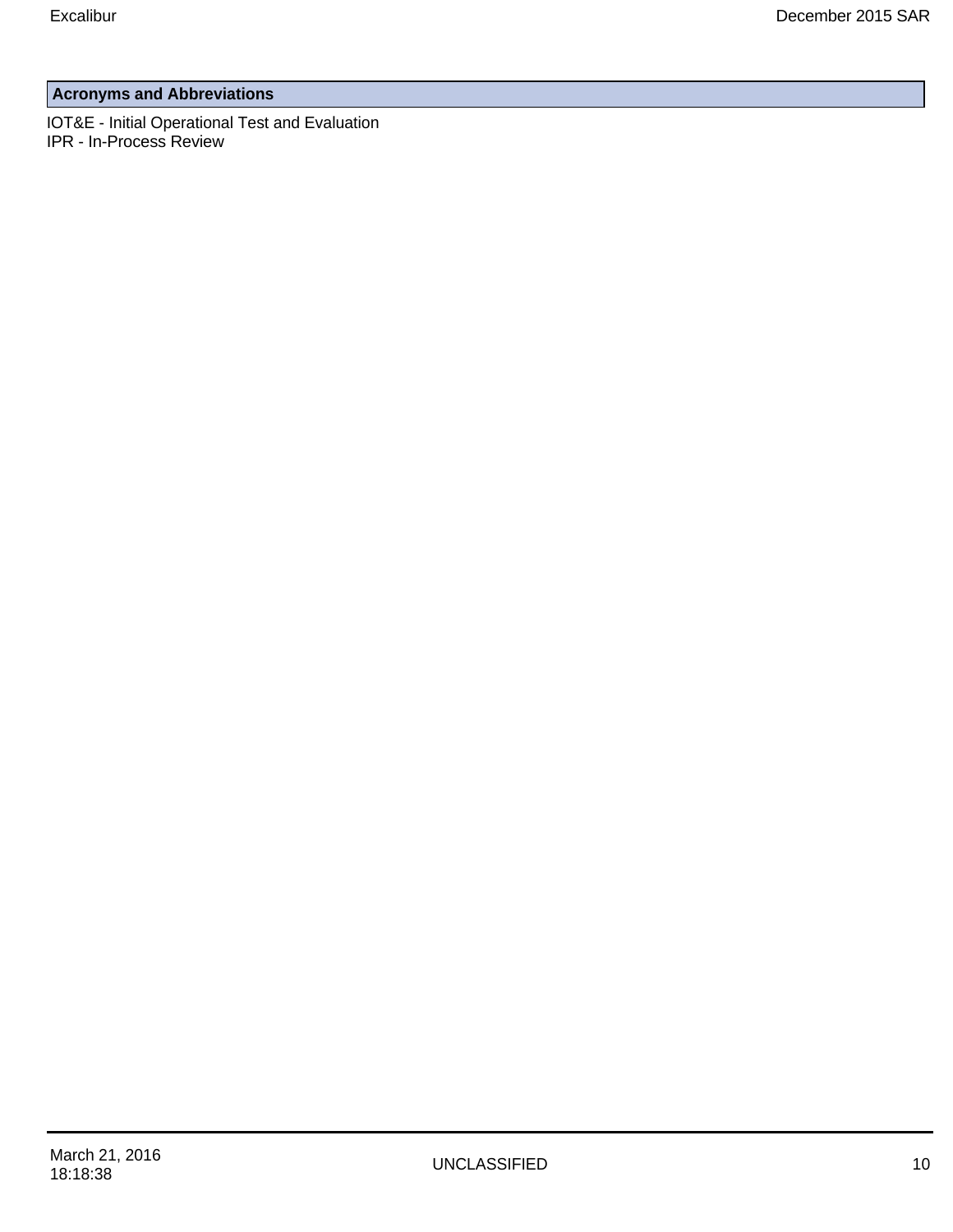### **Performance**

|                                                             | <b>Performance Characteristics</b> |                                                                       |                                           |                                   |  |  |  |  |  |  |  |  |
|-------------------------------------------------------------|------------------------------------|-----------------------------------------------------------------------|-------------------------------------------|-----------------------------------|--|--|--|--|--|--|--|--|
| <b>SAR Baseline</b><br><b>Production</b><br><b>Estimate</b> |                                    | <b>Current APB</b><br><b>Production</b><br><b>Objective/Threshold</b> | <b>Demonstrated</b><br><b>Performance</b> | <b>Current</b><br><b>Estimate</b> |  |  |  |  |  |  |  |  |
| <b>Accuracy (CEP)(m) (Increment la)</b>                     |                                    |                                                                       |                                           |                                   |  |  |  |  |  |  |  |  |
| $\leq$ 10 CEP                                               | $\leq$ 10 CEP                      | $\leq$ 20 CEP                                                         | $<$ 4-m CEP                               | <4-m CEP                          |  |  |  |  |  |  |  |  |
| <b>Reliability (percent) (Increment la)</b>                 |                                    |                                                                       |                                           |                                   |  |  |  |  |  |  |  |  |
| $>= 96$                                                     | $>= 96$                            | $>= 85$                                                               | 88                                        | 88                                |  |  |  |  |  |  |  |  |
| <b>Effectiveness (Increment la)</b>                         |                                    |                                                                       |                                           |                                   |  |  |  |  |  |  |  |  |
| $>=$ M107 HE                                                | $>=$ M107 HE                       | >=M107 HE                                                             | >=M107 HE                                 | $>=M107 HE$                       |  |  |  |  |  |  |  |  |
| <b>Net Ready (Increment la)</b>                             |                                    |                                                                       |                                           |                                   |  |  |  |  |  |  |  |  |
| <b>ATO</b>                                                  | <b>ATO</b>                         | <b>IATO</b>                                                           | <b>ATO</b>                                | <b>ATO</b>                        |  |  |  |  |  |  |  |  |
| Accuracy (CEP)(m) (Increment Ib)                            |                                    |                                                                       |                                           |                                   |  |  |  |  |  |  |  |  |
| $= 10m$ CEP                                                 | $= 10m$ CEP                        | $= 10m$ CEP                                                           | 2-m CEP                                   | 2-m CEP                           |  |  |  |  |  |  |  |  |
| <b>Range (Increment Ib)</b>                                 |                                    |                                                                       |                                           |                                   |  |  |  |  |  |  |  |  |
| $>= 40 km$                                                  | $>=$ 40 km                         | $>=$ 35 km                                                            | 37.5-km                                   | $>=37.5$ -km                      |  |  |  |  |  |  |  |  |
| <b>Effectiveness (Increment Ib)</b>                         |                                    |                                                                       |                                           |                                   |  |  |  |  |  |  |  |  |
| $>=$ M107 HE                                                | $>=M107 HE$                        | >=M107 HE                                                             | >=M107 HE                                 | $>=M107 HE$                       |  |  |  |  |  |  |  |  |
| <b>Reliability (percent)(Increment Ib)</b>                  |                                    |                                                                       |                                           |                                   |  |  |  |  |  |  |  |  |
| $>= 96%$                                                    | $>=96%$                            | $>= 90%$                                                              | 93%                                       | $>= 90%$                          |  |  |  |  |  |  |  |  |
| <b>Net Ready (Increment lb)</b>                             |                                    |                                                                       |                                           |                                   |  |  |  |  |  |  |  |  |
| <b>ATO</b>                                                  | <b>ATO</b>                         | <b>IATO</b>                                                           | <b>ATO</b>                                | <b>ATO</b>                        |  |  |  |  |  |  |  |  |

#### **Requirements Reference**

CPD dated October 24, 2012

#### **Change Explanations**

None

### **Notes**

The first four performance characteristics listed above (Accuracy, Reliability, Effectiveness, and Net Ready) pertain to Excalibur Inc Ia projectiles.

The current assessment of the overall Excalbur Inc Ia-2 Reliability, based on combined results from both test results and intheater firing, is approximately 88 percent; when considered independently, the point estimate for reliability in the production contract acceptance testing is currently at 93 percent.

Current Army Test and Evaluation Command assessment of Excalbur Inc Ib Reliability is 93 percent.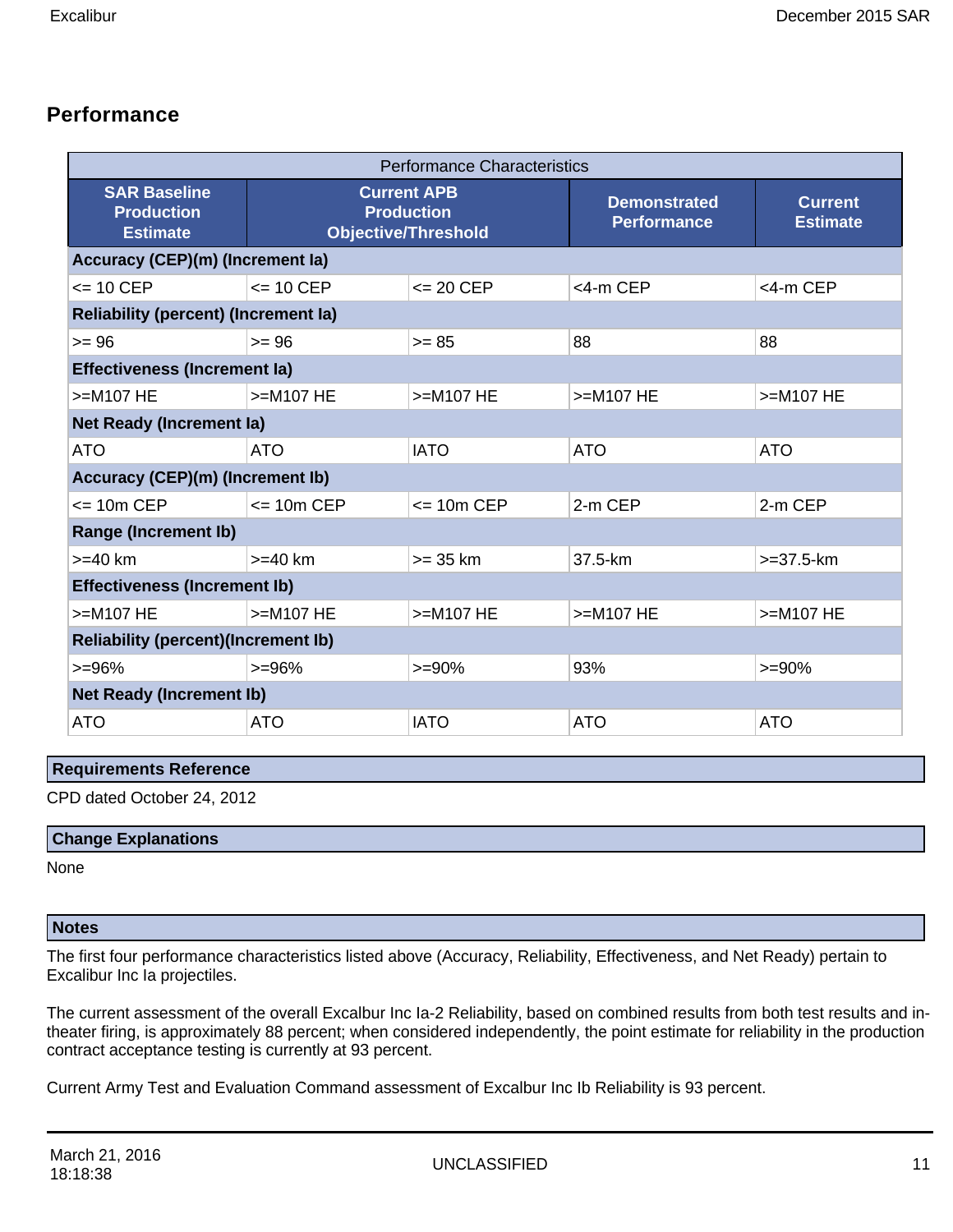### **Acronyms and Abbreviations**

ATO - Approval to Operate CEP - Circular Error Probable HE - High Explosives IATO - Interim Authority to Operate km - kilometer m - meter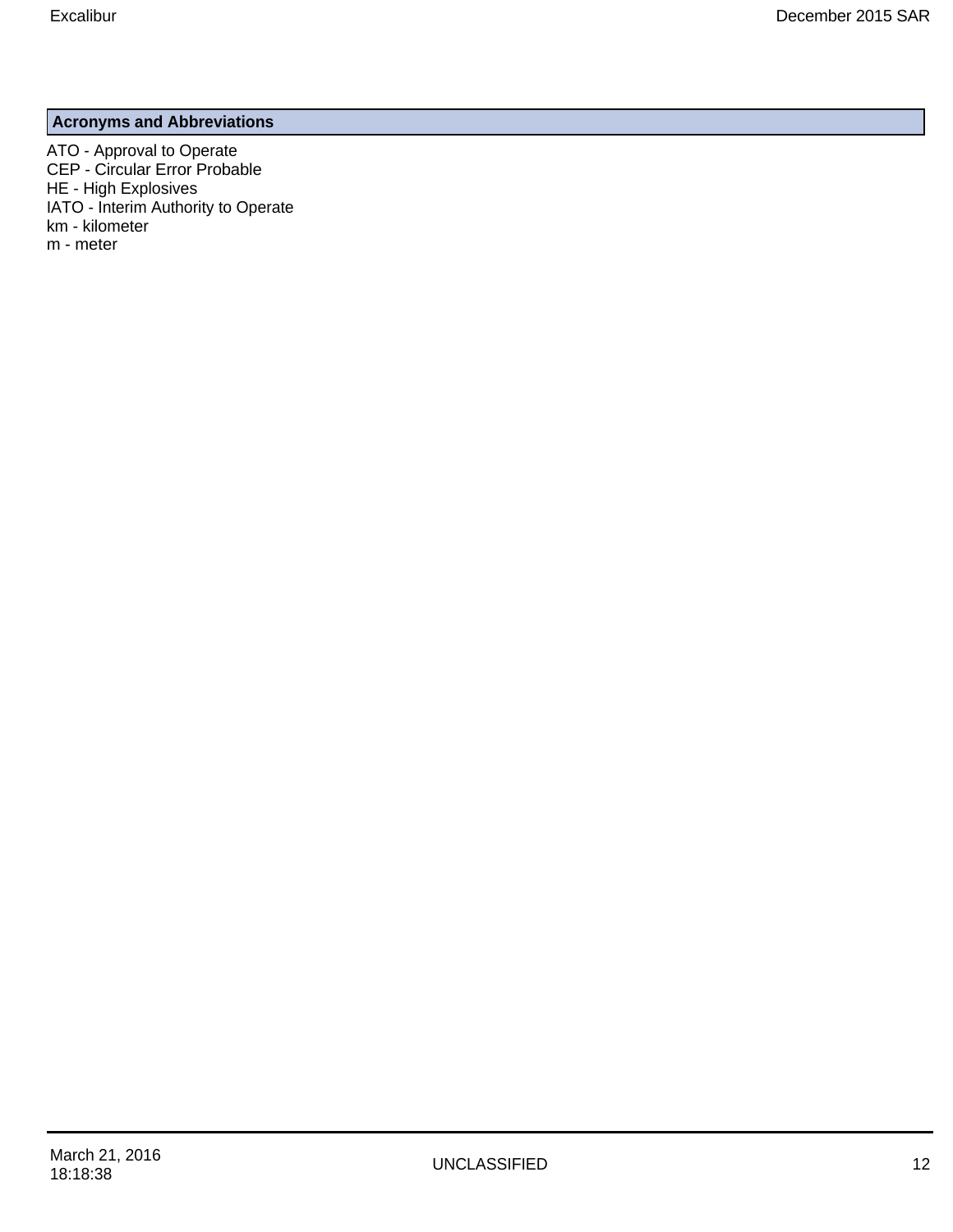# **Track to Budget**

| <b>RDT&amp;E</b>  |                |           |                             |             |                 |  |
|-------------------|----------------|-----------|-----------------------------|-------------|-----------------|--|
| <b>Appn</b>       |                | <b>BA</b> | <b>PE</b>                   |             |                 |  |
| Army              | 2040           | 05        | 0604814A                    |             |                 |  |
|                   | <b>Project</b> |           |                             | <b>Name</b> |                 |  |
|                   | 708            |           | M982 Projectile             |             | (Shared) (Sunk) |  |
|                   |                |           | Notes: Completed in FY 2014 |             |                 |  |
| Defense-Wide 9999 |                | 05        | 0604814A                    |             |                 |  |
|                   | <b>Project</b> |           |                             | <b>Name</b> |                 |  |
|                   | 708            |           | M982 Projectile             |             | (Shared) (Sunk) |  |
|                   |                |           | Notes: Completed in FY 2012 |             |                 |  |
| <b>Notas</b>      |                |           |                             |             |                 |  |

#### **Notes**

The Excalibur RDT&E funding line supports the Excalibur Unitary variant. This funding line is shared with all Excalibur increments and was shared in prior years with the Spin Stabilized Sensor Fuzed Munition and the Enhanced Portable Inductive Artillery Fuze Setter.

Excalibur is an International Program with a Memorandum of Agreement for the cooperative development with the Kingdom of Sweden which contributed \$69M to the development program (\$57M contributed to Excalibur Inc Ia and \$12M to Excalibur Inc Ib). These funds are included in this report as Non-Treasury RDT&E (9999).

|                   | <b>BA</b> | <b>PE</b>                                                |                                                                              |
|-------------------|-----------|----------------------------------------------------------|------------------------------------------------------------------------------|
| 2034              | 01        | 0210600A                                                 |                                                                              |
|                   |           |                                                          | <b>Name</b>                                                                  |
|                   |           | <b>Excalibur Unitary</b>                                 |                                                                              |
| Defense-Wide 0300 | 01        | 0210600A                                                 |                                                                              |
|                   |           |                                                          | <b>Name</b>                                                                  |
|                   |           | Excalibur                                                |                                                                              |
|                   |           |                                                          |                                                                              |
|                   |           |                                                          |                                                                              |
|                   |           | <b>Line Item</b><br>E80103<br><b>Line Item</b><br>E80103 | Notes: Parent Line for is E80100 (Projectile 155 MM<br>Expended Range M982). |

#### **Notes**

Excalibur procured additional projectiles in FY 2007 - FY 2009 and again in FY 2015 as FMS Buy Back rounds. The funds are included in this SAR as Other Procurement, Defense Agency (0300).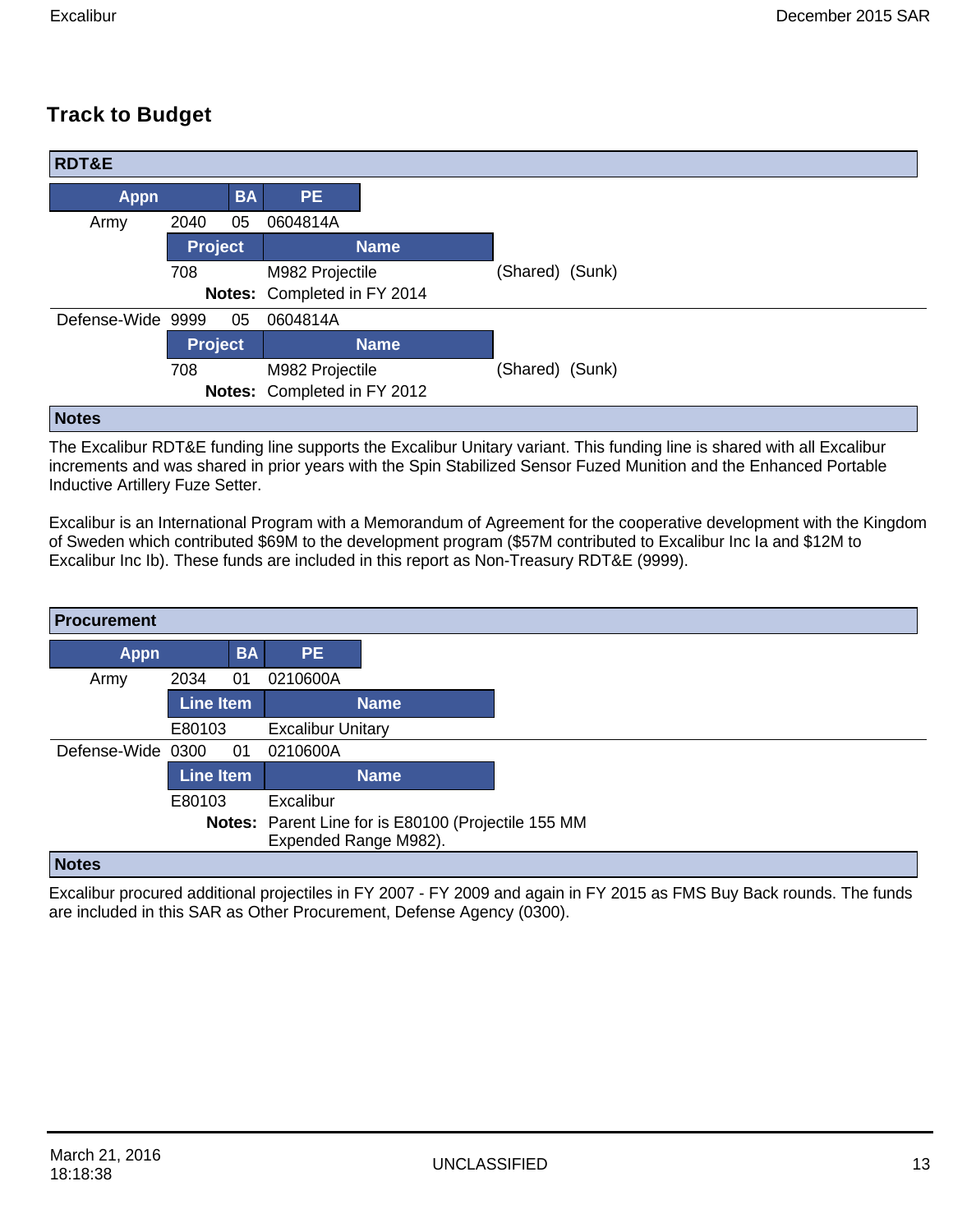### **Cost and Funding**

### **Cost Summary**

|                       | <b>Total Acquisition Cost</b>                               |                                                                       |        |                                   |                                                             |                                   |        |  |  |  |  |  |  |
|-----------------------|-------------------------------------------------------------|-----------------------------------------------------------------------|--------|-----------------------------------|-------------------------------------------------------------|-----------------------------------|--------|--|--|--|--|--|--|
|                       |                                                             | <b>BY 2007 \$M</b>                                                    |        | <b>BY 2007 \$M</b>                | TY \$M                                                      |                                   |        |  |  |  |  |  |  |
| <b>Appropriation</b>  | <b>SAR Baseline</b><br><b>Production</b><br><b>Estimate</b> | <b>Current APB</b><br><b>Production</b><br><b>Objective/Threshold</b> |        | <b>Current</b><br><b>Estimate</b> | <b>SAR Baseline</b><br><b>Production</b><br><b>Estimate</b> | <b>Current</b><br><b>Estimate</b> |        |  |  |  |  |  |  |
| RDT&E                 | 993.4                                                       | 1002.6                                                                | 1102.9 | 1006.5                            | 972.7                                                       | 984.0                             | 988.3  |  |  |  |  |  |  |
| Procurement           | 661.2                                                       | 688.2                                                                 | 757.0  | 745.6                             | 706.3                                                       | 746.3                             | 812.2  |  |  |  |  |  |  |
| Flyaway               | --                                                          |                                                                       |        | 742.8                             | --                                                          | --                                | 809.2  |  |  |  |  |  |  |
| Recurring             | --                                                          |                                                                       | $- -$  | 708.1                             | $- -$                                                       | $\overline{\phantom{m}}$          | 770.4  |  |  |  |  |  |  |
| Non Recurring         | --                                                          |                                                                       | --     | 34.7                              | $- -$                                                       | --                                | 38.8   |  |  |  |  |  |  |
| Support               | --                                                          |                                                                       |        | 2.8                               | $- -$                                                       |                                   | 3.0    |  |  |  |  |  |  |
| <b>Other Support</b>  | --                                                          |                                                                       |        | 2.8                               | $- -$                                                       |                                   | 3.0    |  |  |  |  |  |  |
| <b>Initial Spares</b> | --                                                          |                                                                       | $- -$  | 0.0                               | $- -$                                                       | --                                | 0.0    |  |  |  |  |  |  |
| <b>MILCON</b>         | 0.0                                                         | 0.0                                                                   | 0.0    | 0.0                               | 0.0                                                         | 0.0                               | 0.0    |  |  |  |  |  |  |
| Acq O&M               | 0.0                                                         | 0.0                                                                   | 0.0    | 0.0                               | 0.0                                                         | 0.0                               | 0.0    |  |  |  |  |  |  |
| Total                 | 1654.6                                                      | 1690.8                                                                | N/A    | 1752.1                            | 1679.0                                                      | 1730.3                            | 1800.5 |  |  |  |  |  |  |

#### **Current APB Cost Estimate Reference**

Army Cost Position (ACP) dated May 22, 2014

#### **Confidence Level**

Confidence Level of cost estimate for current APB: 50%

The Excalibur ACP approved by the Assistant Secretary of the Army for Financial Management and Comptroller is based on a negotiated price that was definitized prior to the FRP decision. The ICE methodology used the most recent pricing data received from the prime contractor.

| <b>Total Quantity</b> |                                                             |                                         |                         |  |  |  |  |  |  |  |  |
|-----------------------|-------------------------------------------------------------|-----------------------------------------|-------------------------|--|--|--|--|--|--|--|--|
| <b>Quantity</b>       | <b>SAR Baseline</b><br><b>Production</b><br><b>Estimate</b> | <b>Current APB</b><br><b>Production</b> | <b>Current Estimate</b> |  |  |  |  |  |  |  |  |
| RDT&E                 | 544                                                         | 544                                     | 544                     |  |  |  |  |  |  |  |  |
| Procurement           | 6930                                                        | 6930                                    | 7496                    |  |  |  |  |  |  |  |  |
| Total                 | 7474                                                        | 7474                                    | 8040                    |  |  |  |  |  |  |  |  |

#### **Quantity Notes**

Excalibur's total planned procurement quantity of 7,496 includes 6,830 projectiles to be delivered to inventory (566 of which are replacing expended or damaged projectiles) and 666 projectiles for contract acceptance and reliability growth testing. Excalibur's war stock requirement is 6,264 projectiles.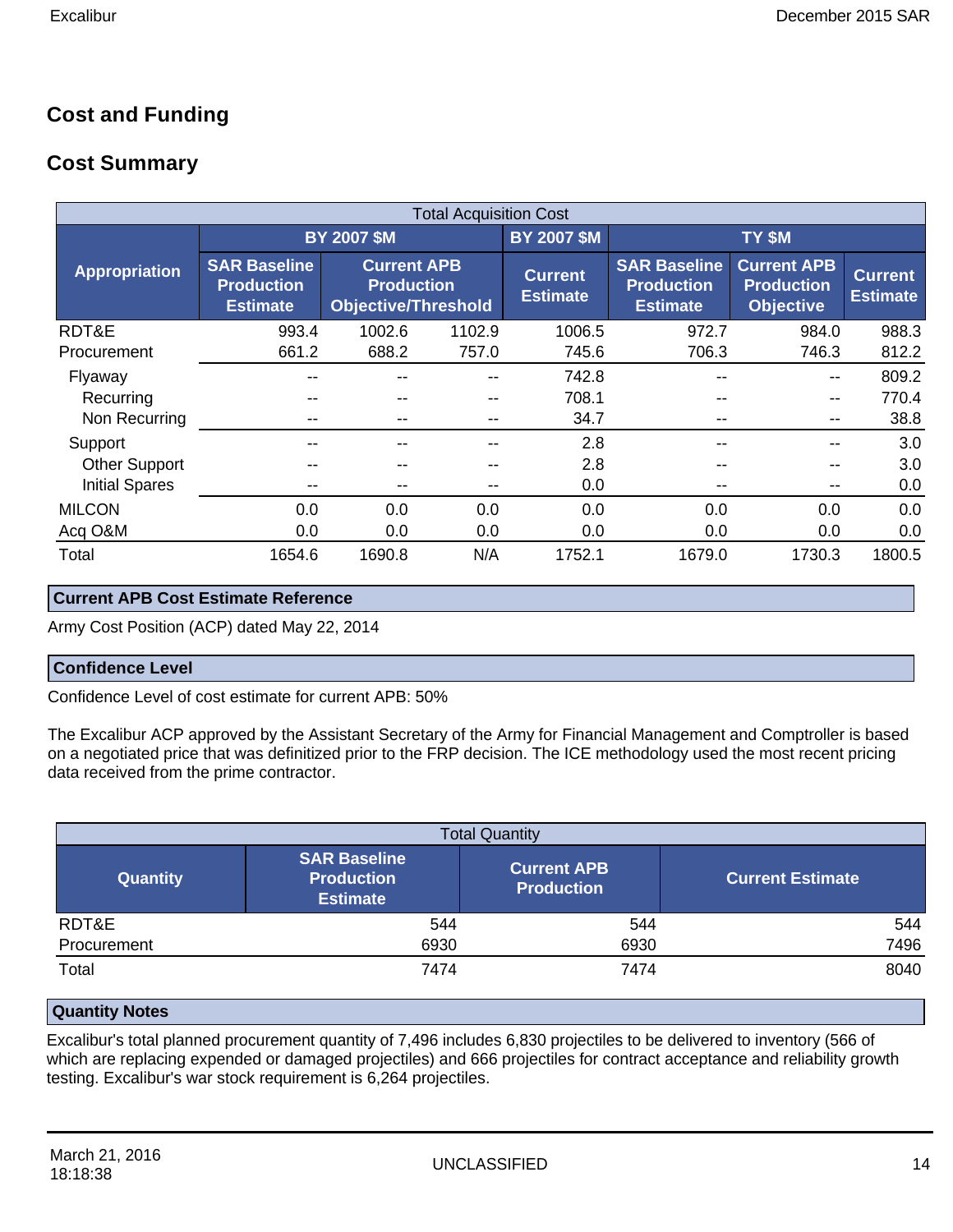### **Cost and Funding**

# **Funding Summary**

|                                                         | <b>Appropriation Summary</b> |                |                |                |                |                |                |                       |              |  |  |  |  |
|---------------------------------------------------------|------------------------------|----------------|----------------|----------------|----------------|----------------|----------------|-----------------------|--------------|--|--|--|--|
| FY 2017 President's Budget / December 2015 SAR (TY\$ M) |                              |                |                |                |                |                |                |                       |              |  |  |  |  |
| <b>Appropriation</b>                                    | <b>Prior</b>                 | <b>FY 2016</b> | <b>FY 2017</b> | <b>FY 2018</b> | <b>FY 2019</b> | <b>FY 2020</b> | <b>FY 2021</b> | To<br><b>Complete</b> | <b>Total</b> |  |  |  |  |
| RDT&E                                                   | 988.3                        | 0.0            | 0.0            | 0.0            | 0.0            | 0.0            | 0.0            | 0.0                   | 988.3        |  |  |  |  |
| Procurement                                             | 707.5                        | 65.5           | 39.2           | 0.0            | 0.0            | 0.0            | 0.0            | 0.0                   | 812.2        |  |  |  |  |
| <b>MILCON</b>                                           | 0.0                          | 0.0            | 0.0            | 0.0            | 0.0            | 0.0            | 0.0            | 0.0                   | 0.0          |  |  |  |  |
| Acq O&M                                                 | 0.0                          | 0.0            | 0.0            | 0.0            | 0.0            | 0.0            | 0.0            | 0.0                   | 0.0          |  |  |  |  |
| PB 2017 Total                                           | 1695.8                       | 65.5           | 39.2           | 0.0            | 0.0            | 0.0            | 0.0            | 0.0                   | 1800.5       |  |  |  |  |
| PB 2016 Total                                           | 1692.5                       | 45.5           | 0.0            | 0.0            | 0.0            | 0.0            | 0.0            | 0.0                   | 1738.0       |  |  |  |  |
| Delta                                                   | 3.3                          | 20.0           | 39.2           | 0.0            | 0.0            | 0.0            | 0.0            | 0.0                   | 62.5         |  |  |  |  |

|                                                         | <b>Quantity Summary</b> |              |                   |            |            |            |                   |            |                       |              |  |  |
|---------------------------------------------------------|-------------------------|--------------|-------------------|------------|------------|------------|-------------------|------------|-----------------------|--------------|--|--|
| FY 2017 President's Budget / December 2015 SAR (TY\$ M) |                         |              |                   |            |            |            |                   |            |                       |              |  |  |
| <b>Quantity</b>                                         | Undistributed           | <b>Prior</b> | <b>FY</b><br>2016 | FY<br>2017 | FΥ<br>2018 | FY<br>2019 | <b>FY</b><br>2020 | FY<br>2021 | Τo<br><b>Complete</b> | <b>Total</b> |  |  |
| Development                                             | 544                     | 0            | 0                 | 0          |            | 0          | 0                 |            | 0                     | 544          |  |  |
| Production                                              | 0                       | 6578         | 546               | 372        |            |            |                   |            | 0                     | 7496         |  |  |
| PB 2017 Total                                           | 544                     | 6578         | 546               | 372        |            | 0          | 0                 |            | 0                     | 8040         |  |  |
| PB 2016 Total                                           | 544                     | 6563         | 476               | 0          |            |            |                   |            | 0                     | 7583         |  |  |
| Delta                                                   | 0                       | 15           | 70                | 372        |            |            | 0                 |            | 0                     | 457          |  |  |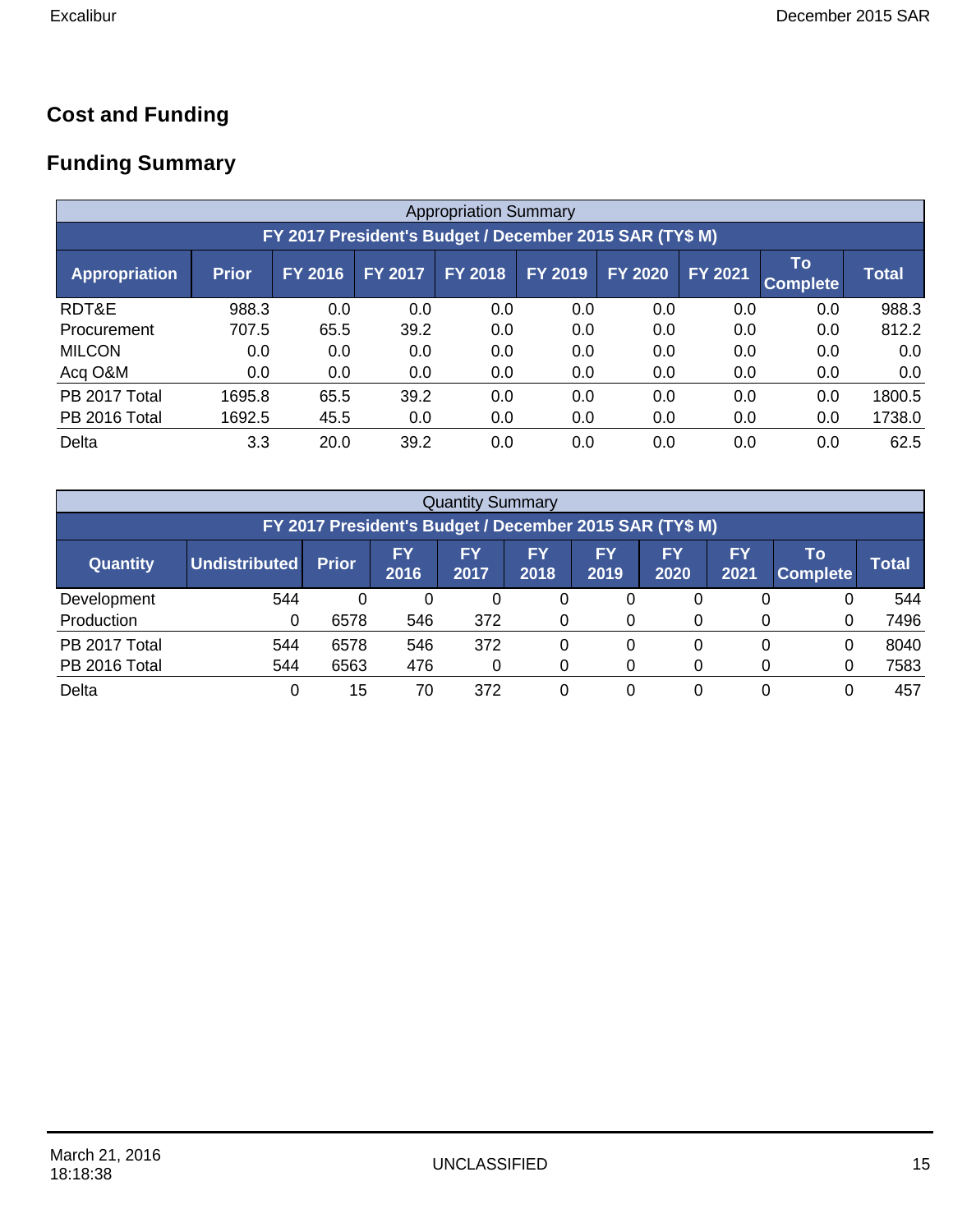# **Cost and Funding**

# **Annual Funding By Appropriation**

|                       | <b>Annual Funding</b><br>2040   RDT&E   Research, Development, Test, and Evaluation, Army |                                                       |                                                                     |                                                  |                                |                                |                         |  |  |  |  |
|-----------------------|-------------------------------------------------------------------------------------------|-------------------------------------------------------|---------------------------------------------------------------------|--------------------------------------------------|--------------------------------|--------------------------------|-------------------------|--|--|--|--|
|                       |                                                                                           |                                                       |                                                                     | TY \$M                                           |                                |                                |                         |  |  |  |  |
| <b>Fiscal</b><br>Year | <b>Quantity</b>                                                                           | <b>End Item</b><br><b>Recurring</b><br><b>Flyaway</b> | <b>Non End</b><br><b>Item</b><br><b>Recurring</b><br><b>Flyaway</b> | <b>Non</b><br><b>Recurring</b><br><b>Flyaway</b> | <b>Total</b><br><b>Flyaway</b> | <b>Total</b><br><b>Support</b> | <b>Total</b><br>Program |  |  |  |  |
| 1997                  | --                                                                                        | --                                                    | $-$                                                                 | --                                               | --                             | --                             | 4.7                     |  |  |  |  |
| 1998                  |                                                                                           |                                                       |                                                                     | --                                               | --                             |                                | 8.9                     |  |  |  |  |
| 1999                  | $- -$                                                                                     | --                                                    | $- -$                                                               | --                                               | $- -$                          | $-$                            | 7.5                     |  |  |  |  |
| 2000                  |                                                                                           |                                                       |                                                                     |                                                  |                                |                                | 9.8                     |  |  |  |  |
| 2001                  |                                                                                           |                                                       |                                                                     |                                                  | --                             |                                | 28.6                    |  |  |  |  |
| 2002                  |                                                                                           |                                                       |                                                                     | --                                               | --                             |                                | 59.3                    |  |  |  |  |
| 2003                  |                                                                                           |                                                       |                                                                     | --                                               | --                             | --                             | 102.1                   |  |  |  |  |
| 2004                  | $-$                                                                                       | --                                                    | $- -$                                                               | --                                               | $- -$                          | $-$                            | 112.5                   |  |  |  |  |
| 2005                  |                                                                                           |                                                       |                                                                     | --                                               |                                | --                             | 129.0                   |  |  |  |  |
| 2006                  |                                                                                           |                                                       |                                                                     |                                                  |                                |                                | 102.0                   |  |  |  |  |
| 2007                  |                                                                                           |                                                       |                                                                     |                                                  |                                |                                | 95.1                    |  |  |  |  |
| 2008                  |                                                                                           |                                                       |                                                                     |                                                  |                                |                                | 60.9                    |  |  |  |  |
| 2009                  |                                                                                           | --                                                    | $-$                                                                 | --                                               | $-$                            | --                             | 68.8                    |  |  |  |  |
| 2010                  |                                                                                           |                                                       |                                                                     | --                                               |                                |                                | 41.0                    |  |  |  |  |
| 2011                  | --                                                                                        | --                                                    |                                                                     | --                                               | --                             |                                | 30.5                    |  |  |  |  |
| 2012                  |                                                                                           |                                                       |                                                                     |                                                  |                                |                                | 45.8                    |  |  |  |  |
| 2013                  |                                                                                           |                                                       |                                                                     |                                                  |                                |                                | 3.6                     |  |  |  |  |
| 2014                  | $-$                                                                                       | $\overline{\phantom{m}}$                              | $-$                                                                 | $\overline{\phantom{a}}$                         | $\overline{\phantom{a}}$       | $-$                            | 9.2                     |  |  |  |  |
| Subtotal              | 544                                                                                       | $\overline{\phantom{a}}$                              | $\qquad \qquad \blacksquare$                                        | $\overline{\phantom{a}}$                         | $- -$                          | $-$                            | 919.3                   |  |  |  |  |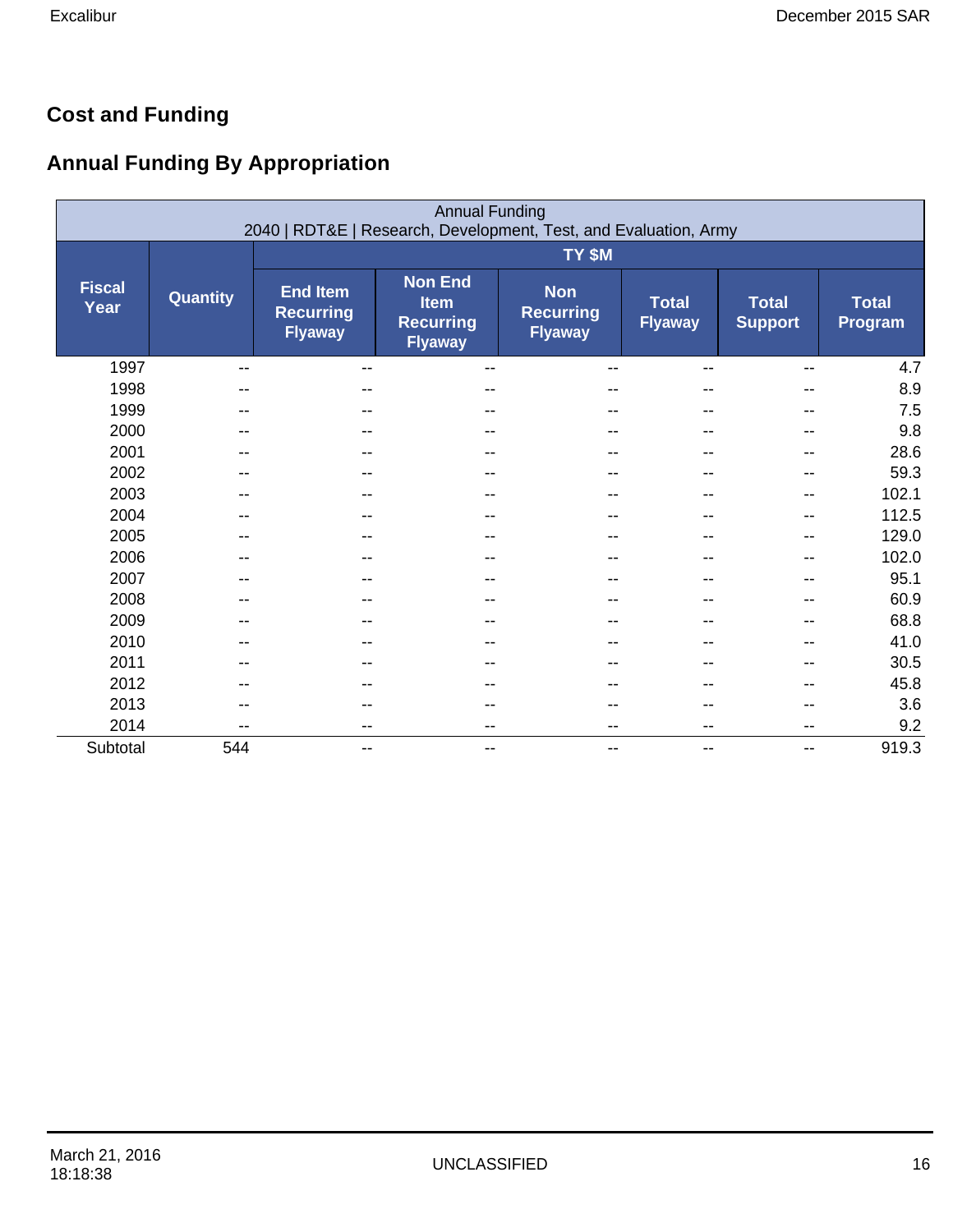|                       | <b>Annual Funding</b><br>2040   RDT&E   Research, Development, Test, and Evaluation, Army |                                                       |                                                                     |                                                  |                                |                                |                         |  |  |  |  |
|-----------------------|-------------------------------------------------------------------------------------------|-------------------------------------------------------|---------------------------------------------------------------------|--------------------------------------------------|--------------------------------|--------------------------------|-------------------------|--|--|--|--|
|                       |                                                                                           | <b>BY 2007 \$M</b>                                    |                                                                     |                                                  |                                |                                |                         |  |  |  |  |
| <b>Fiscal</b><br>Year | Quantity                                                                                  | <b>End Item</b><br><b>Recurring</b><br><b>Flyaway</b> | <b>Non End</b><br><b>Item</b><br><b>Recurring</b><br><b>Flyaway</b> | <b>Non</b><br><b>Recurring</b><br><b>Flyaway</b> | <b>Total</b><br><b>Flyaway</b> | <b>Total</b><br><b>Support</b> | <b>Total</b><br>Program |  |  |  |  |
| 1997                  | $-$                                                                                       | $-$                                                   | $\overline{\phantom{m}}$                                            |                                                  |                                | --                             | 5.5                     |  |  |  |  |
| 1998                  |                                                                                           |                                                       | --                                                                  |                                                  |                                | --                             | 10.4                    |  |  |  |  |
| 1999                  |                                                                                           |                                                       |                                                                     |                                                  |                                |                                | 8.7                     |  |  |  |  |
| 2000                  |                                                                                           |                                                       |                                                                     |                                                  |                                |                                | 11.1                    |  |  |  |  |
| 2001                  | --                                                                                        |                                                       | $- -$                                                               |                                                  |                                | --                             | 32.1                    |  |  |  |  |
| 2002                  | --                                                                                        |                                                       |                                                                     |                                                  | --                             | --                             | 65.8                    |  |  |  |  |
| 2003                  | --                                                                                        |                                                       | $- -$                                                               |                                                  | --                             | $-$                            | 111.2                   |  |  |  |  |
| 2004                  |                                                                                           |                                                       |                                                                     |                                                  |                                |                                | 119.6                   |  |  |  |  |
| 2005                  | --                                                                                        |                                                       |                                                                     |                                                  |                                | --                             | 133.3                   |  |  |  |  |
| 2006                  |                                                                                           |                                                       | $-$                                                                 |                                                  |                                | --                             | 102.6                   |  |  |  |  |
| 2007                  |                                                                                           |                                                       |                                                                     |                                                  |                                |                                | 93.4                    |  |  |  |  |
| 2008                  |                                                                                           |                                                       | --                                                                  |                                                  |                                |                                | 58.7                    |  |  |  |  |
| 2009                  |                                                                                           |                                                       |                                                                     |                                                  |                                |                                | 65.5                    |  |  |  |  |
| 2010                  |                                                                                           |                                                       |                                                                     |                                                  |                                |                                | 38.4                    |  |  |  |  |
| 2011                  | --                                                                                        |                                                       | --                                                                  |                                                  |                                | --                             | 28.0                    |  |  |  |  |
| 2012                  | --                                                                                        |                                                       |                                                                     |                                                  | --                             | --                             | 41.5                    |  |  |  |  |
| 2013                  |                                                                                           |                                                       |                                                                     |                                                  |                                |                                | 3.2                     |  |  |  |  |
| 2014                  | --                                                                                        |                                                       | $-$                                                                 |                                                  | --                             | $-$                            | 8.0                     |  |  |  |  |
| Subtotal              | 544                                                                                       | --                                                    | $\overline{\phantom{m}}$                                            | $\qquad \qquad \qquad -$                         | --                             | $-$                            | 937.0                   |  |  |  |  |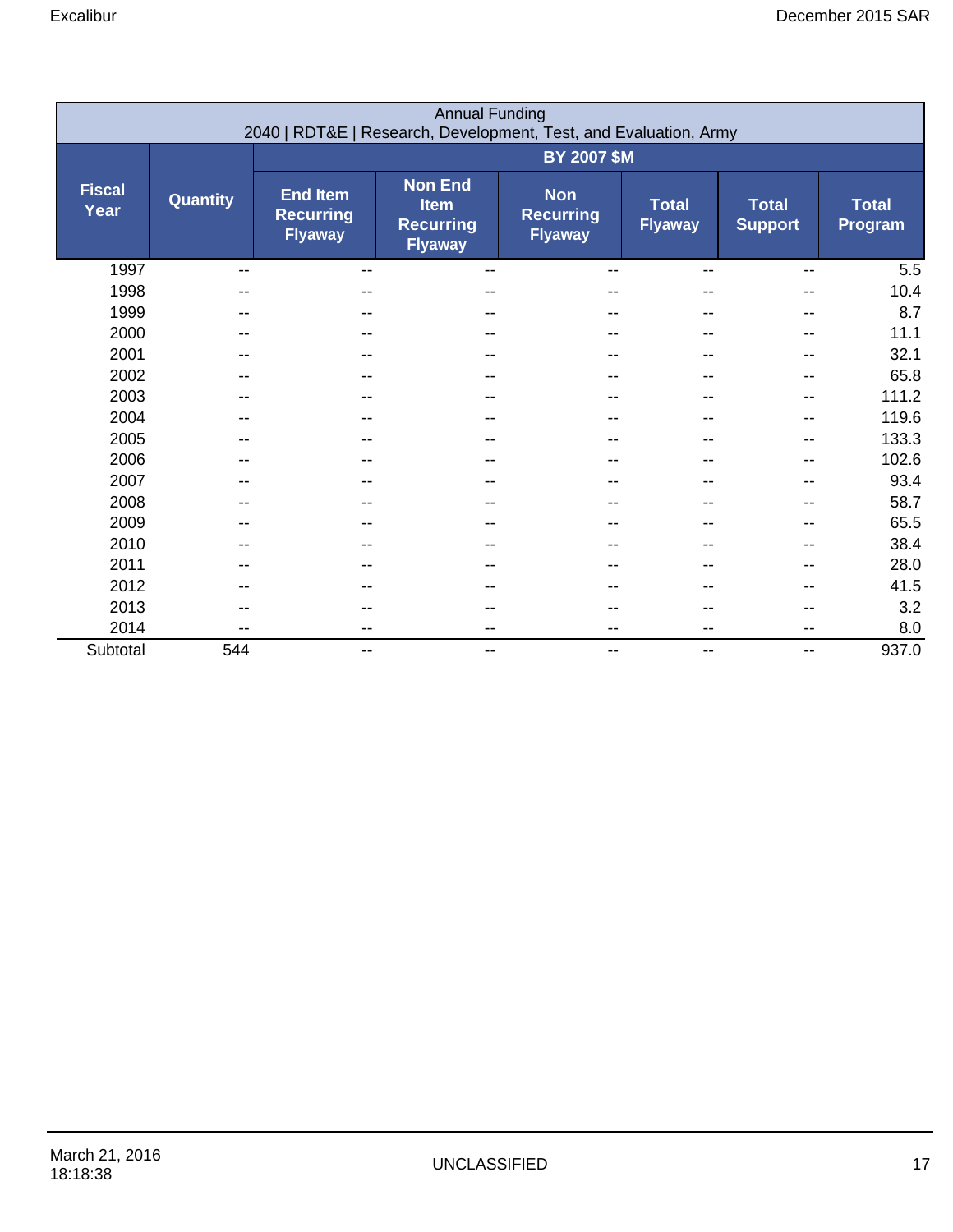|                                   | <b>Annual Funding</b> |                                                       |                                                                     |                                                  |                                |                                |                         |  |  |  |
|-----------------------------------|-----------------------|-------------------------------------------------------|---------------------------------------------------------------------|--------------------------------------------------|--------------------------------|--------------------------------|-------------------------|--|--|--|
| 9999   RDT&E   Non Treasury Funds |                       |                                                       |                                                                     |                                                  |                                |                                |                         |  |  |  |
|                                   |                       |                                                       | TY \$M                                                              |                                                  |                                |                                |                         |  |  |  |
| <b>Fiscal</b><br>Year             | <b>Quantity</b>       | <b>End Item</b><br><b>Recurring</b><br><b>Flyaway</b> | <b>Non End</b><br><b>Item</b><br><b>Recurring</b><br><b>Flyaway</b> | <b>Non</b><br><b>Recurring</b><br><b>Flyaway</b> | <b>Total</b><br><b>Flyaway</b> | <b>Total</b><br><b>Support</b> | <b>Total</b><br>Program |  |  |  |
| 2003                              | --                    |                                                       | --                                                                  |                                                  |                                |                                | 9.5                     |  |  |  |
| 2004                              | --                    |                                                       | --                                                                  |                                                  | --                             |                                | 9.5                     |  |  |  |
| 2005                              |                       |                                                       |                                                                     |                                                  |                                |                                | 9.5                     |  |  |  |
| 2006                              |                       |                                                       |                                                                     |                                                  |                                |                                | 9.5                     |  |  |  |
| 2007                              |                       |                                                       | --                                                                  |                                                  | --                             |                                | 9.5                     |  |  |  |
| 2008                              | --                    |                                                       | --                                                                  |                                                  | --                             |                                | 9.5                     |  |  |  |
| 2009                              | --                    |                                                       | --                                                                  |                                                  | --                             |                                | 3.0                     |  |  |  |
| 2010                              | --                    |                                                       |                                                                     |                                                  | --                             |                                | 3.0                     |  |  |  |
| 2011                              | --                    |                                                       |                                                                     | --                                               | --                             |                                | 4.0                     |  |  |  |
| 2012                              | --                    |                                                       |                                                                     |                                                  |                                |                                | 2.0                     |  |  |  |
| Subtotal                          | --                    |                                                       | --                                                                  | --                                               | --                             |                                | 69.0                    |  |  |  |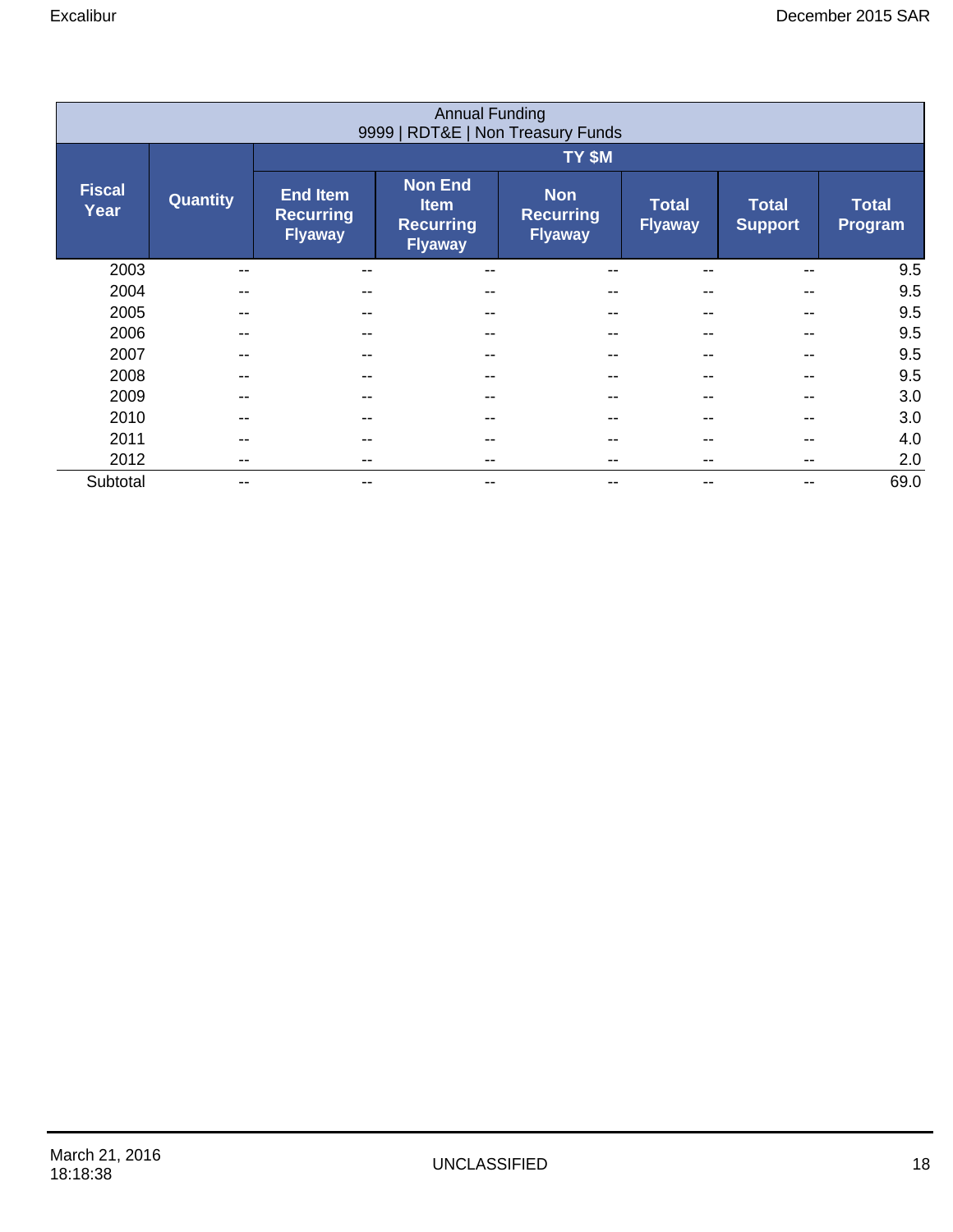|                                   | <b>Annual Funding</b> |                                                       |                                                                     |                                                  |                                |                                |                         |  |  |  |
|-----------------------------------|-----------------------|-------------------------------------------------------|---------------------------------------------------------------------|--------------------------------------------------|--------------------------------|--------------------------------|-------------------------|--|--|--|
| 9999   RDT&E   Non Treasury Funds |                       |                                                       |                                                                     |                                                  |                                |                                |                         |  |  |  |
|                                   |                       |                                                       |                                                                     |                                                  | <b>BY 2007 \$M</b>             |                                |                         |  |  |  |
| <b>Fiscal</b><br>Year             | <b>Quantity</b>       | <b>End Item</b><br><b>Recurring</b><br><b>Flyaway</b> | <b>Non End</b><br><b>Item</b><br><b>Recurring</b><br><b>Flyaway</b> | <b>Non</b><br><b>Recurring</b><br><b>Flyaway</b> | <b>Total</b><br><b>Flyaway</b> | <b>Total</b><br><b>Support</b> | <b>Total</b><br>Program |  |  |  |
| 2003                              |                       |                                                       | --                                                                  |                                                  |                                |                                | 10.3                    |  |  |  |
| 2004                              |                       |                                                       | --                                                                  |                                                  | --                             |                                | 10.1                    |  |  |  |
| 2005                              |                       |                                                       |                                                                     |                                                  |                                |                                | 9.8                     |  |  |  |
| 2006                              |                       |                                                       |                                                                     |                                                  |                                |                                | 9.6                     |  |  |  |
| 2007                              |                       |                                                       |                                                                     |                                                  |                                |                                | 9.3                     |  |  |  |
| 2008                              |                       |                                                       |                                                                     |                                                  | --                             |                                | 9.2                     |  |  |  |
| 2009                              | --                    |                                                       |                                                                     |                                                  | --                             |                                | 2.9                     |  |  |  |
| 2010                              | --                    |                                                       |                                                                     |                                                  | --                             |                                | 2.8                     |  |  |  |
| 2011                              | --                    |                                                       |                                                                     | --                                               | --                             |                                | 3.7                     |  |  |  |
| 2012                              | --                    |                                                       |                                                                     |                                                  |                                |                                | 1.8                     |  |  |  |
| Subtotal                          | --                    |                                                       | --                                                                  | --                                               | --                             |                                | 69.5                    |  |  |  |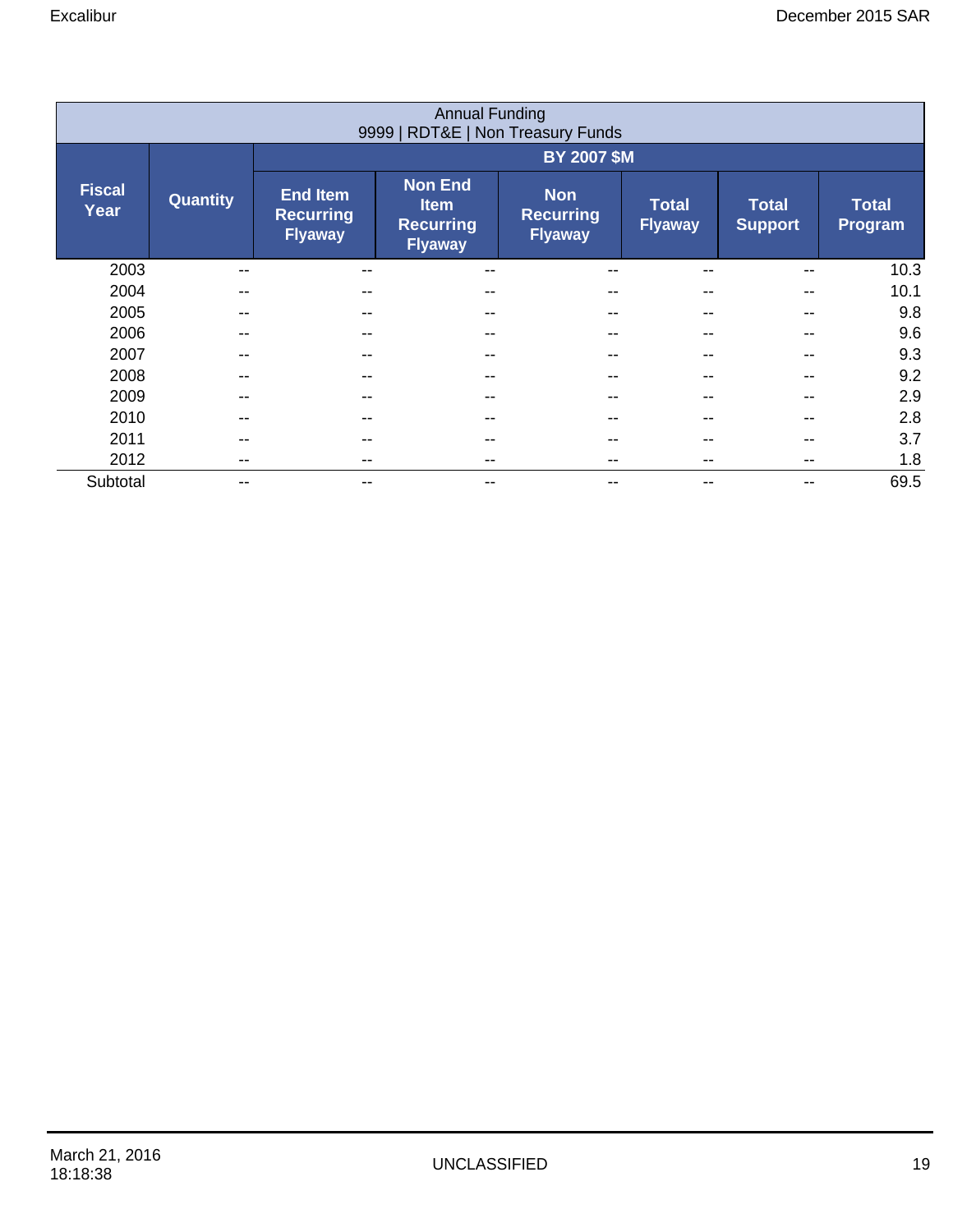This appropriation accounts for \$69M provided by the Kingdom of Sweden for the Excalibur development program.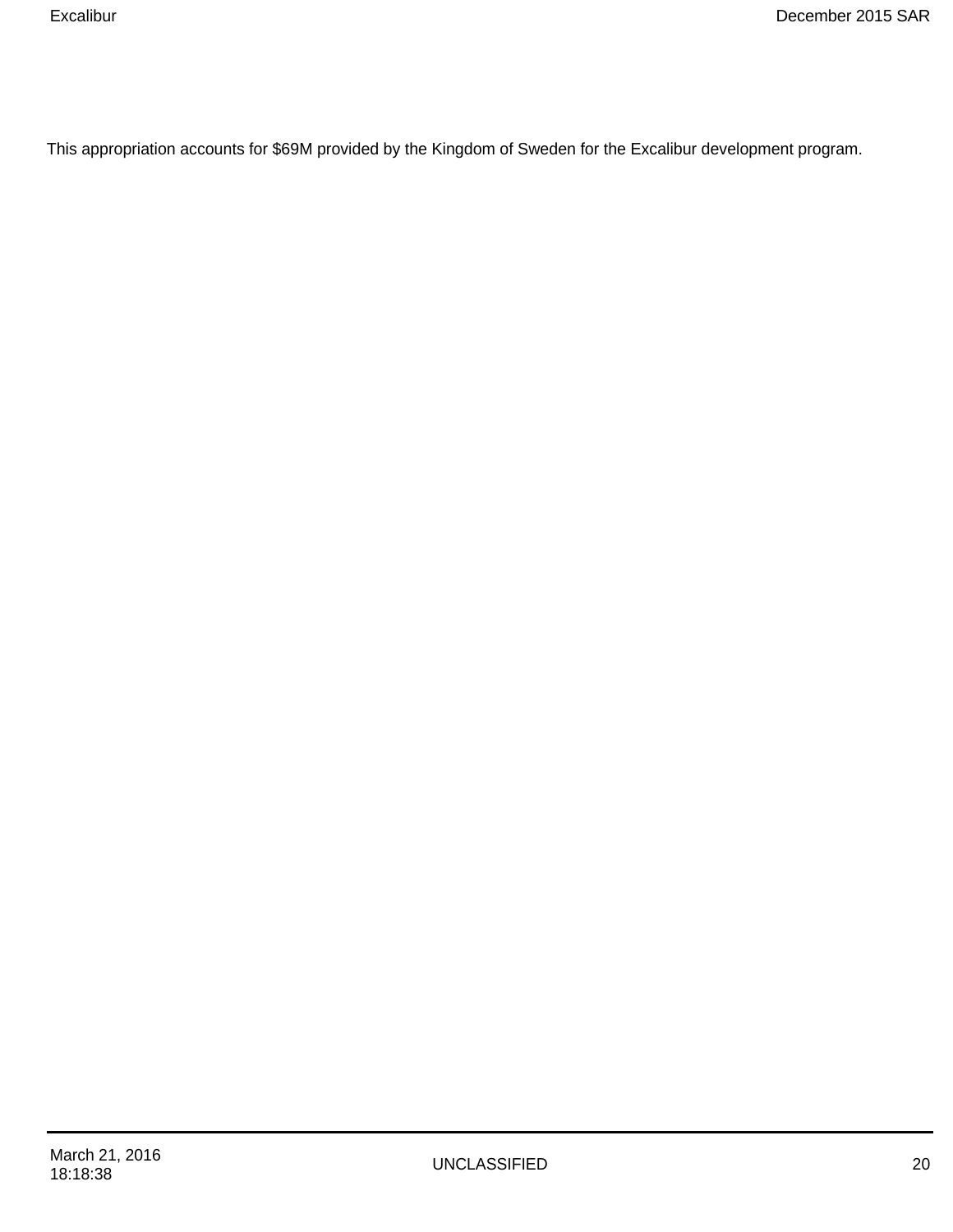| <b>Annual Funding</b><br>2034   Procurement   Procurement of Ammunition, Army |                 |                                                       |                                                                     |                                                  |                                |                                |                         |  |  |  |
|-------------------------------------------------------------------------------|-----------------|-------------------------------------------------------|---------------------------------------------------------------------|--------------------------------------------------|--------------------------------|--------------------------------|-------------------------|--|--|--|
|                                                                               |                 | TY \$M                                                |                                                                     |                                                  |                                |                                |                         |  |  |  |
| <b>Fiscal</b><br>Year                                                         | <b>Quantity</b> | <b>End Item</b><br><b>Recurring</b><br><b>Flyaway</b> | <b>Non End</b><br><b>Item</b><br><b>Recurring</b><br><b>Flyaway</b> | <b>Non</b><br><b>Recurring</b><br><b>Flyaway</b> | <b>Total</b><br><b>Flyaway</b> | <b>Total</b><br><b>Support</b> | <b>Total</b><br>Program |  |  |  |
| 2005                                                                          | 127             | 35.1                                                  | $-$                                                                 | 1.8                                              | 36.9                           |                                | 36.9                    |  |  |  |
| 2006                                                                          | 321             | 48.3                                                  | --                                                                  | 1.0                                              | 49.3                           | $\overline{\phantom{m}}$       | 49.3                    |  |  |  |
| 2007                                                                          | 793             | 84.5                                                  | --                                                                  | 1.7                                              | 86.2                           |                                | 86.2                    |  |  |  |
| 2008                                                                          | 400             | 47.5                                                  | --                                                                  |                                                  | 47.5                           |                                | 47.5                    |  |  |  |
| 2009                                                                          | 435             | 57.9                                                  | --                                                                  | 10.1                                             | 68.0                           | 0.8                            | 68.8                    |  |  |  |
| 2010                                                                          | 900             | 103.2                                                 | --                                                                  |                                                  | 103.2                          | 2.2                            | 105.4                   |  |  |  |
| 2011                                                                          | 100             | 30.5                                                  | --                                                                  |                                                  | 30.5                           | $\overline{\phantom{m}}$       | 30.5                    |  |  |  |
| 2012                                                                          | 744             | 56.1                                                  | --                                                                  | 2.0                                              | 58.1                           |                                | 58.1                    |  |  |  |
| 2013                                                                          | 928             | 72.0                                                  | --                                                                  | 2.6                                              | 74.6                           |                                | 74.6                    |  |  |  |
| 2014                                                                          | 996             | 75.8                                                  | --                                                                  | 1.5                                              | 77.3                           |                                | 77.3                    |  |  |  |
| 2015                                                                          | 428             | 34.6                                                  |                                                                     | 1.1                                              | 35.7                           |                                | 35.7                    |  |  |  |
| 2016                                                                          | 546             | 49.5                                                  | --                                                                  | 16.0                                             | 65.5                           | $\overline{\phantom{m}}$       | 65.5                    |  |  |  |
| 2017                                                                          | 372             | 38.2                                                  | --                                                                  | 1.0                                              | 39.2                           |                                | 39.2                    |  |  |  |
| Subtotal                                                                      | 7090            | 733.2                                                 | --                                                                  | 38.8                                             | 772.0                          | 3.0                            | 775.0                   |  |  |  |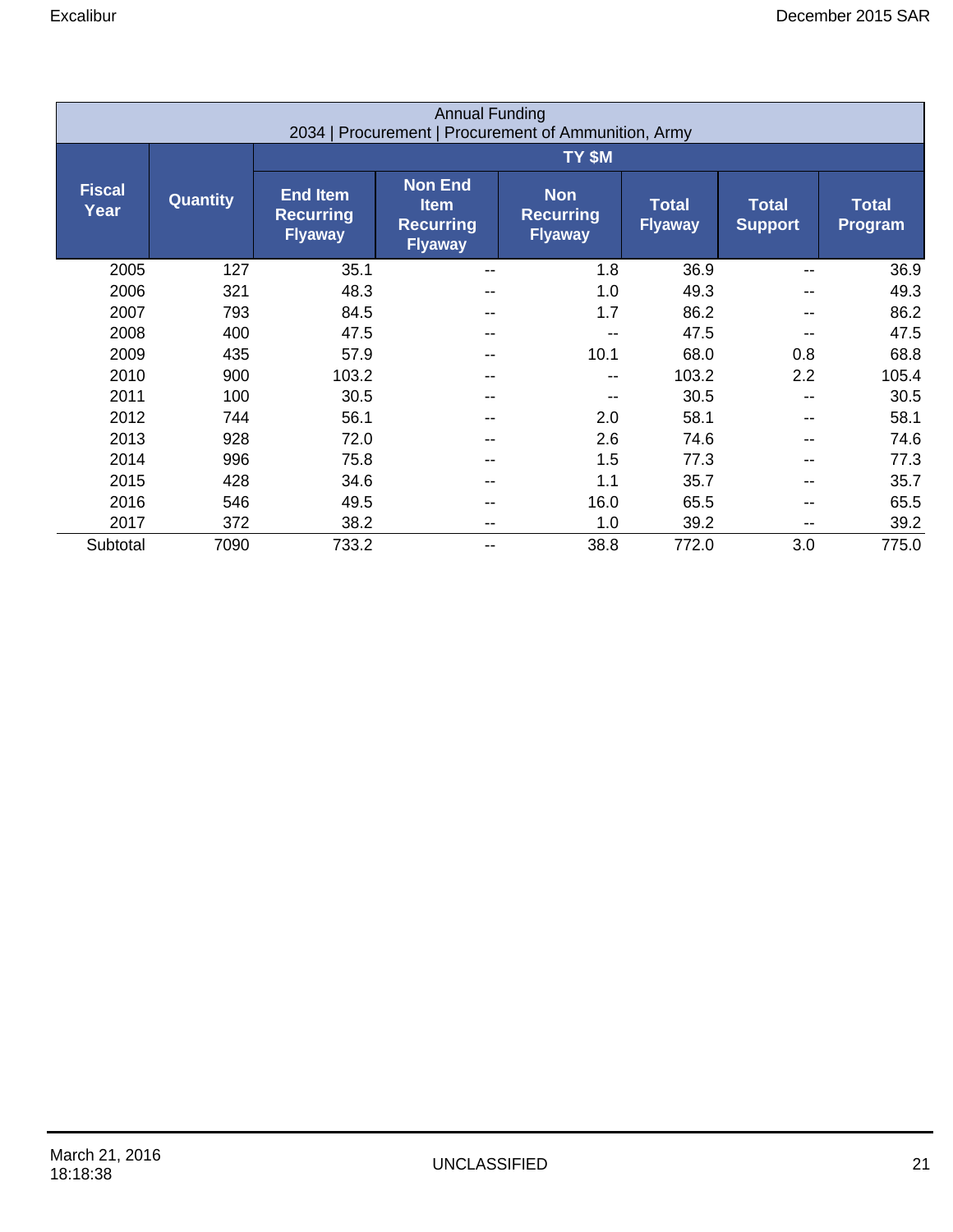|                       | <b>Annual Funding</b><br>2034   Procurement   Procurement of Ammunition, Army |                                                       |                                                                     |                                                  |                                |                                |                         |  |  |  |  |
|-----------------------|-------------------------------------------------------------------------------|-------------------------------------------------------|---------------------------------------------------------------------|--------------------------------------------------|--------------------------------|--------------------------------|-------------------------|--|--|--|--|
|                       |                                                                               | <b>BY 2007 \$M</b>                                    |                                                                     |                                                  |                                |                                |                         |  |  |  |  |
| <b>Fiscal</b><br>Year | <b>Quantity</b>                                                               | <b>End Item</b><br><b>Recurring</b><br><b>Flyaway</b> | <b>Non End</b><br><b>Item</b><br><b>Recurring</b><br><b>Flyaway</b> | <b>Non</b><br><b>Recurring</b><br><b>Flyaway</b> | <b>Total</b><br><b>Flyaway</b> | <b>Total</b><br><b>Support</b> | <b>Total</b><br>Program |  |  |  |  |
| 2005                  | 127                                                                           | 35.9                                                  | $- -$                                                               | 1.9                                              | 37.8                           | --                             | 37.8                    |  |  |  |  |
| 2006                  | 321                                                                           | 48.0                                                  | --                                                                  | 1.0                                              | 49.0                           | --                             | 49.0                    |  |  |  |  |
| 2007                  | 793                                                                           | 82.0                                                  | --                                                                  | 1.7                                              | 83.7                           |                                | 83.7                    |  |  |  |  |
| 2008                  | 400                                                                           | 45.4                                                  | --                                                                  |                                                  | 45.4                           |                                | 45.4                    |  |  |  |  |
| 2009                  | 435                                                                           | 54.8                                                  | --                                                                  | 9.5                                              | 64.3                           | 0.8                            | 65.1                    |  |  |  |  |
| 2010                  | 900                                                                           | 95.9                                                  | --                                                                  | --                                               | 95.9                           | 2.0                            | 97.9                    |  |  |  |  |
| 2011                  | 100                                                                           | 27.8                                                  | --                                                                  |                                                  | 27.8                           | $\overline{\phantom{m}}$       | 27.8                    |  |  |  |  |
| 2012                  | 744                                                                           | 50.4                                                  | --                                                                  | 1.8                                              | 52.2                           | --                             | 52.2                    |  |  |  |  |
| 2013                  | 928                                                                           | 63.3                                                  | --                                                                  | 2.3                                              | 65.6                           |                                | 65.6                    |  |  |  |  |
| 2014                  | 996                                                                           | 65.9                                                  | --                                                                  | 1.3                                              | 67.2                           |                                | 67.2                    |  |  |  |  |
| 2015                  | 428                                                                           | 29.6                                                  | --                                                                  | 1.0                                              | 30.6                           |                                | 30.6                    |  |  |  |  |
| 2016                  | 546                                                                           | 41.7                                                  | --                                                                  | 13.4                                             | 55.1                           | --                             | 55.1                    |  |  |  |  |
| 2017                  | 372                                                                           | 31.5                                                  | --                                                                  | 0.8                                              | 32.3                           | --                             | 32.3                    |  |  |  |  |
| Subtotal              | 7090                                                                          | 672.2                                                 | --                                                                  | 34.7                                             | 706.9                          | 2.8                            | 709.7                   |  |  |  |  |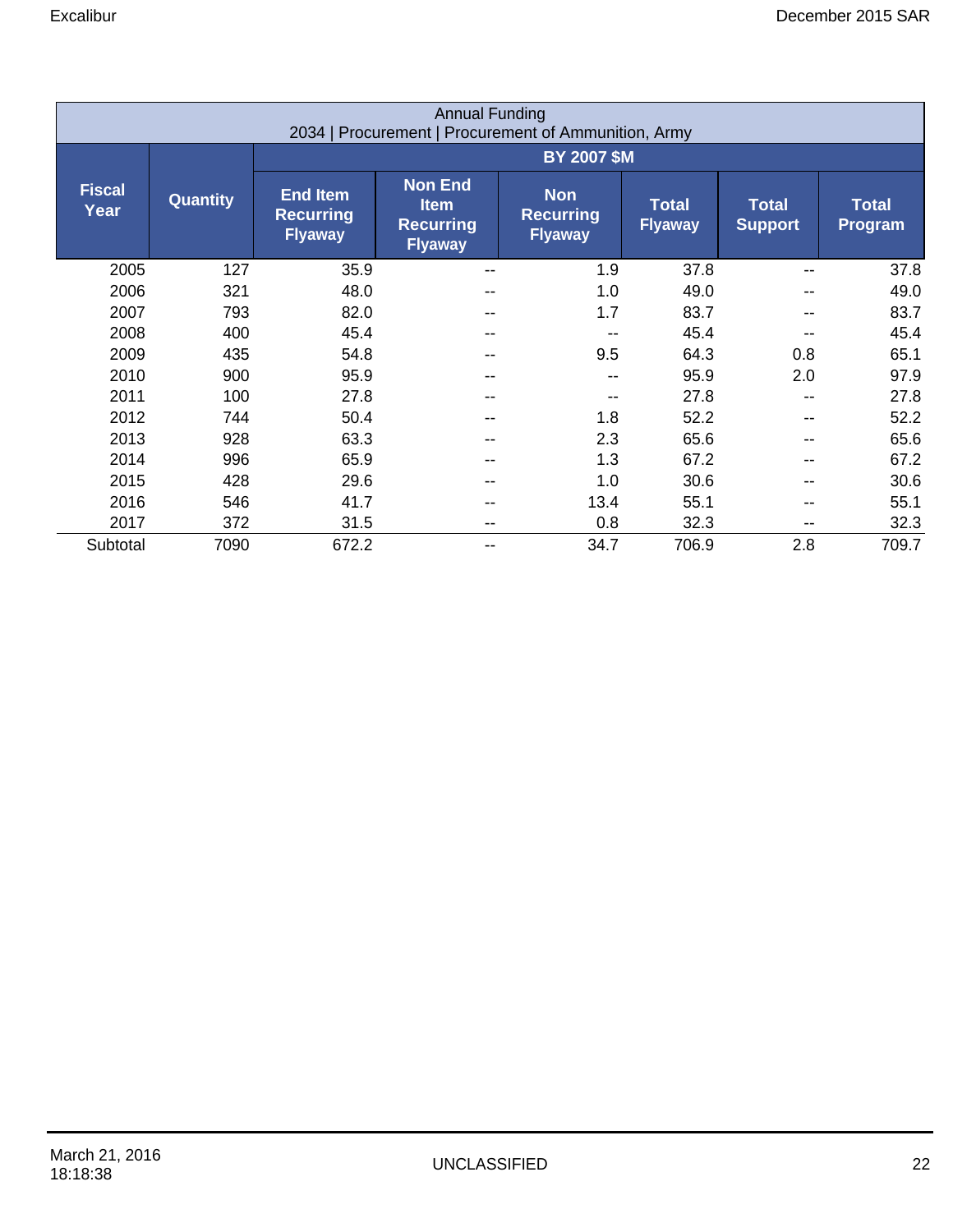|                       | <b>Annual Funding</b><br>0300   Procurement   Procurement, Defense-Wide |                                                       |                                                                     |                                                  |                                |                                |                         |  |  |  |  |
|-----------------------|-------------------------------------------------------------------------|-------------------------------------------------------|---------------------------------------------------------------------|--------------------------------------------------|--------------------------------|--------------------------------|-------------------------|--|--|--|--|
|                       |                                                                         | TY \$M                                                |                                                                     |                                                  |                                |                                |                         |  |  |  |  |
| <b>Fiscal</b><br>Year | <b>Quantity</b>                                                         | <b>End Item</b><br><b>Recurring</b><br><b>Flyaway</b> | <b>Non End</b><br><b>Item</b><br><b>Recurring</b><br><b>Flyaway</b> | <b>Non</b><br><b>Recurring</b><br><b>Flyaway</b> | <b>Total</b><br><b>Flyaway</b> | <b>Total</b><br><b>Support</b> | <b>Total</b><br>Program |  |  |  |  |
| 2007                  | 295                                                                     | 25.1                                                  | $\overline{\phantom{m}}$                                            |                                                  | 25.1                           | --                             | 25.1                    |  |  |  |  |
| 2008                  | 75                                                                      | 6.2                                                   | $\overline{\phantom{m}}$                                            |                                                  | 6.2                            | --                             | 6.2                     |  |  |  |  |
| 2009                  | 29                                                                      | 5.4                                                   | $- -$                                                               |                                                  | 5.4                            |                                | 5.4                     |  |  |  |  |
| 2010                  | $-$                                                                     | $- -$                                                 | $- -$                                                               |                                                  | --                             |                                |                         |  |  |  |  |
| 2011                  | --                                                                      |                                                       | $- -$                                                               |                                                  | --                             |                                |                         |  |  |  |  |
| 2012                  | --                                                                      |                                                       | $- -$                                                               |                                                  | --                             |                                |                         |  |  |  |  |
| 2013                  | --                                                                      |                                                       | $- -$                                                               |                                                  |                                |                                |                         |  |  |  |  |
| 2014                  | --                                                                      |                                                       | $- -$                                                               |                                                  |                                |                                |                         |  |  |  |  |
| 2015                  | 7                                                                       | 0.5                                                   | $- -$                                                               |                                                  | 0.5                            | --                             | 0.5                     |  |  |  |  |
| Subtotal              | 406                                                                     | 37.2                                                  | $- -$                                                               | --                                               | 37.2                           | --                             | 37.2                    |  |  |  |  |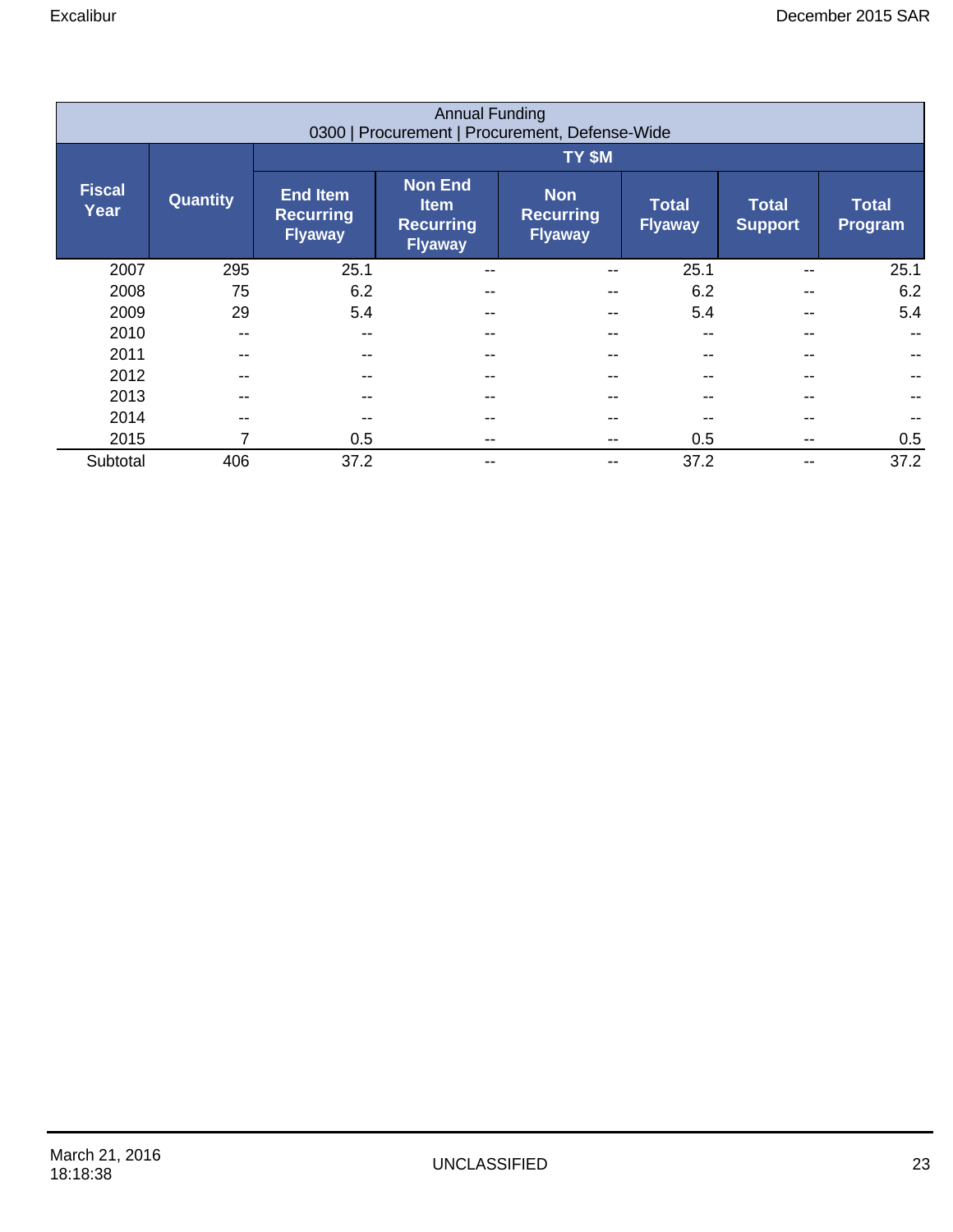|                       | <b>Annual Funding</b><br>0300   Procurement   Procurement, Defense-Wide |                                                       |                                                                     |                                                  |                                |                                |                         |  |  |  |  |
|-----------------------|-------------------------------------------------------------------------|-------------------------------------------------------|---------------------------------------------------------------------|--------------------------------------------------|--------------------------------|--------------------------------|-------------------------|--|--|--|--|
|                       |                                                                         | <b>BY 2007 \$M</b>                                    |                                                                     |                                                  |                                |                                |                         |  |  |  |  |
| <b>Fiscal</b><br>Year | <b>Quantity</b>                                                         | <b>End Item</b><br><b>Recurring</b><br><b>Flyaway</b> | <b>Non End</b><br><b>Item</b><br><b>Recurring</b><br><b>Flyaway</b> | <b>Non</b><br><b>Recurring</b><br><b>Flyaway</b> | <b>Total</b><br><b>Flyaway</b> | <b>Total</b><br><b>Support</b> | <b>Total</b><br>Program |  |  |  |  |
| 2007                  | 295                                                                     | 24.5                                                  | $\overline{\phantom{m}}$                                            |                                                  | 24.5                           | --                             | 24.5                    |  |  |  |  |
| 2008                  | 75                                                                      | 5.9                                                   | $- -$                                                               |                                                  | 5.9                            |                                | 5.9                     |  |  |  |  |
| 2009                  | 29                                                                      | 5.1                                                   | $- -$                                                               |                                                  | 5.1                            |                                | 5.1                     |  |  |  |  |
| 2010                  | $-$                                                                     |                                                       | $- -$                                                               |                                                  | --                             |                                |                         |  |  |  |  |
| 2011                  | --                                                                      |                                                       | $- -$                                                               |                                                  | --                             |                                |                         |  |  |  |  |
| 2012                  | --                                                                      |                                                       | $- -$                                                               |                                                  |                                |                                |                         |  |  |  |  |
| 2013                  | --                                                                      |                                                       | $- -$                                                               |                                                  |                                |                                |                         |  |  |  |  |
| 2014                  | --                                                                      |                                                       | $- -$                                                               |                                                  |                                |                                |                         |  |  |  |  |
| 2015                  | 7                                                                       | 0.4                                                   | $- -$                                                               |                                                  | 0.4                            |                                | 0.4                     |  |  |  |  |
| Subtotal              | 406                                                                     | 35.9                                                  | $- -$                                                               |                                                  | 35.9                           | --                             | 35.9                    |  |  |  |  |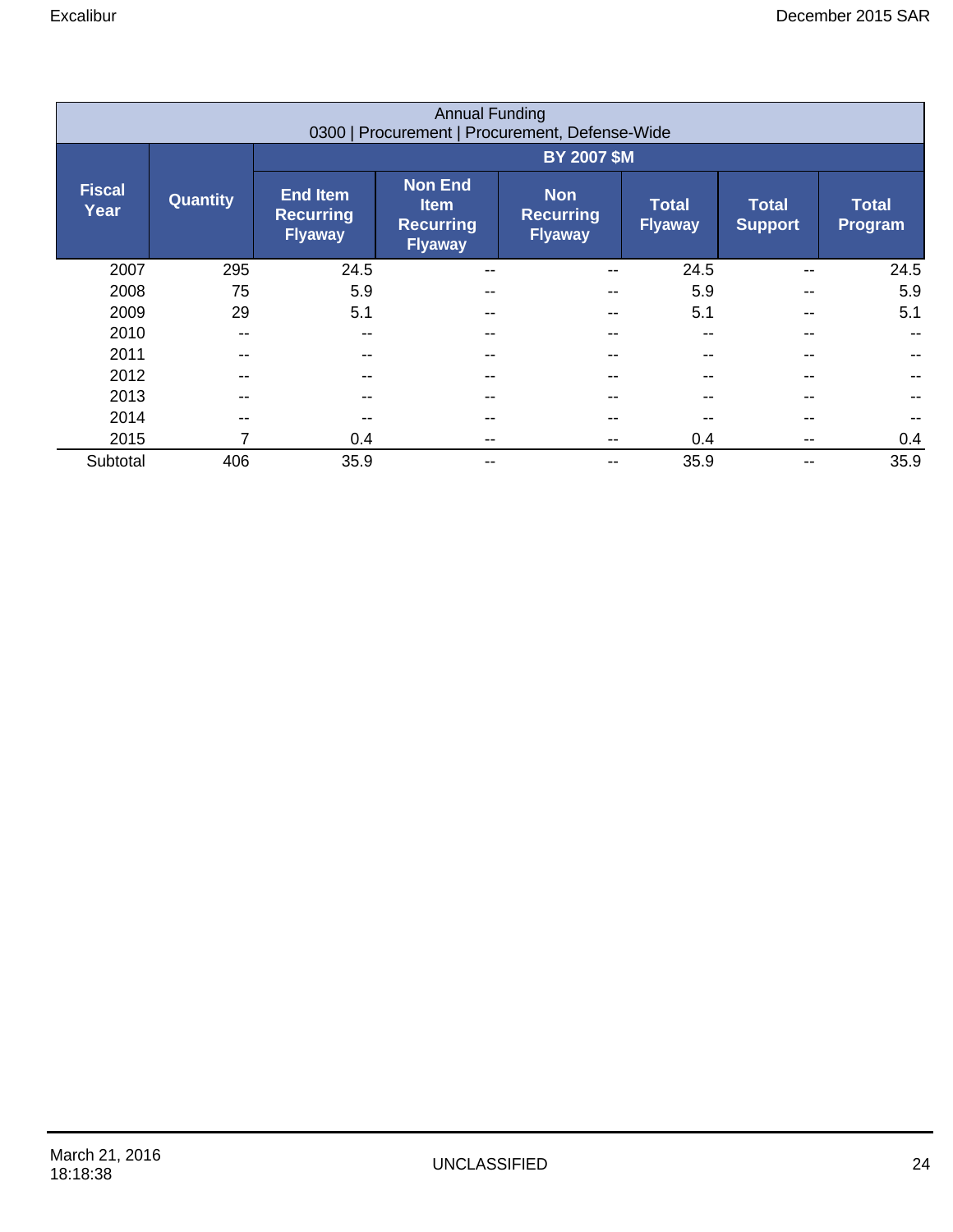This appropriation captures the procurement of FMS Buy Back projectiles.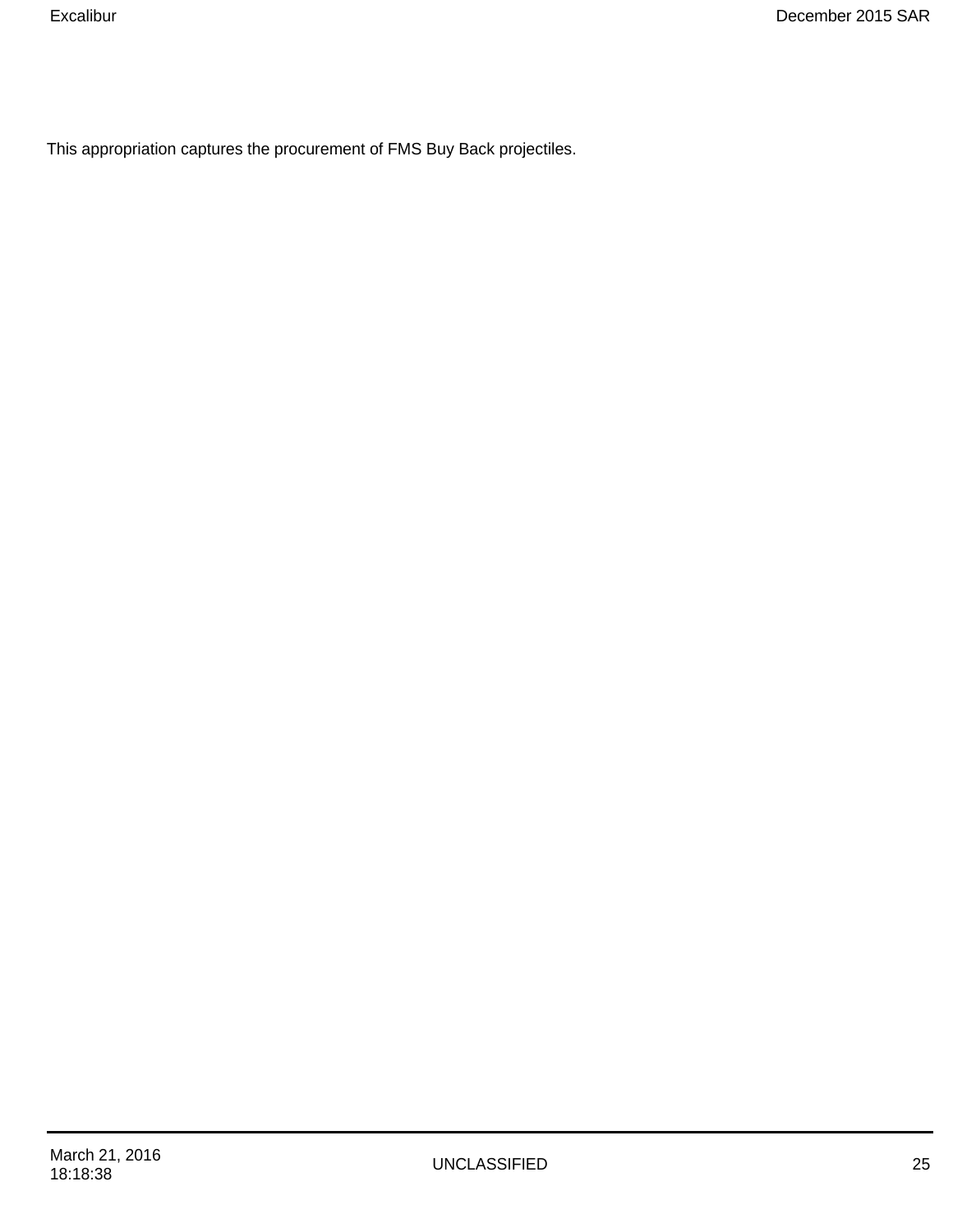### **Low Rate Initial Production**

| <b>Item</b>              | <b>Initial LRIP Decision</b> | <b>Current Total LRIP</b> |
|--------------------------|------------------------------|---------------------------|
| <b>Approval Date</b>     | 5/23/2005                    | 12/13/2012                |
| <b>Approved Quantity</b> | 500                          | 1800                      |
| Reference                | Inc la Milestone C ADM       | Inc Ib Milestone C ADM    |
| <b>Start Year</b>        | 2005                         | 2012                      |
| <b>End Year</b>          | 2006                         | 2014                      |

The Current Total LRIP Quantity is more than 10% of the total production quantity due to the significant decrease in Army Procurement Objective from 30,000 projectiles to 6,264.

The program received an Army Acquisition Executive (AAE) ADM on May 23, 2005 to authorize entry into LRIP and procurement of up to 500 Exalibur Inc Ia-1 projectiles in FY 2005 to FY 2006.

The AAE provided a revised ADM on March 26, 2007 to increase the authorized LRIP procurement quantity up to 1,500 Excalibur Inc Ia-1 projectiles.

A revised ADM dated July 31, 2007 authorized entry into Excalibur Inc Ia-2 LRIP with procurement authorization of up to 2,500 Exclibur Inc Ia projectiles in FY 2005 to FY 2009.

An ADM dated December 13, 2012 authorized entry into Excalibur Inc Ib LRIP with procurement authorization of up to 1,800 Excalibur Inc Ib projectiles in FY 2013 to FY 2014.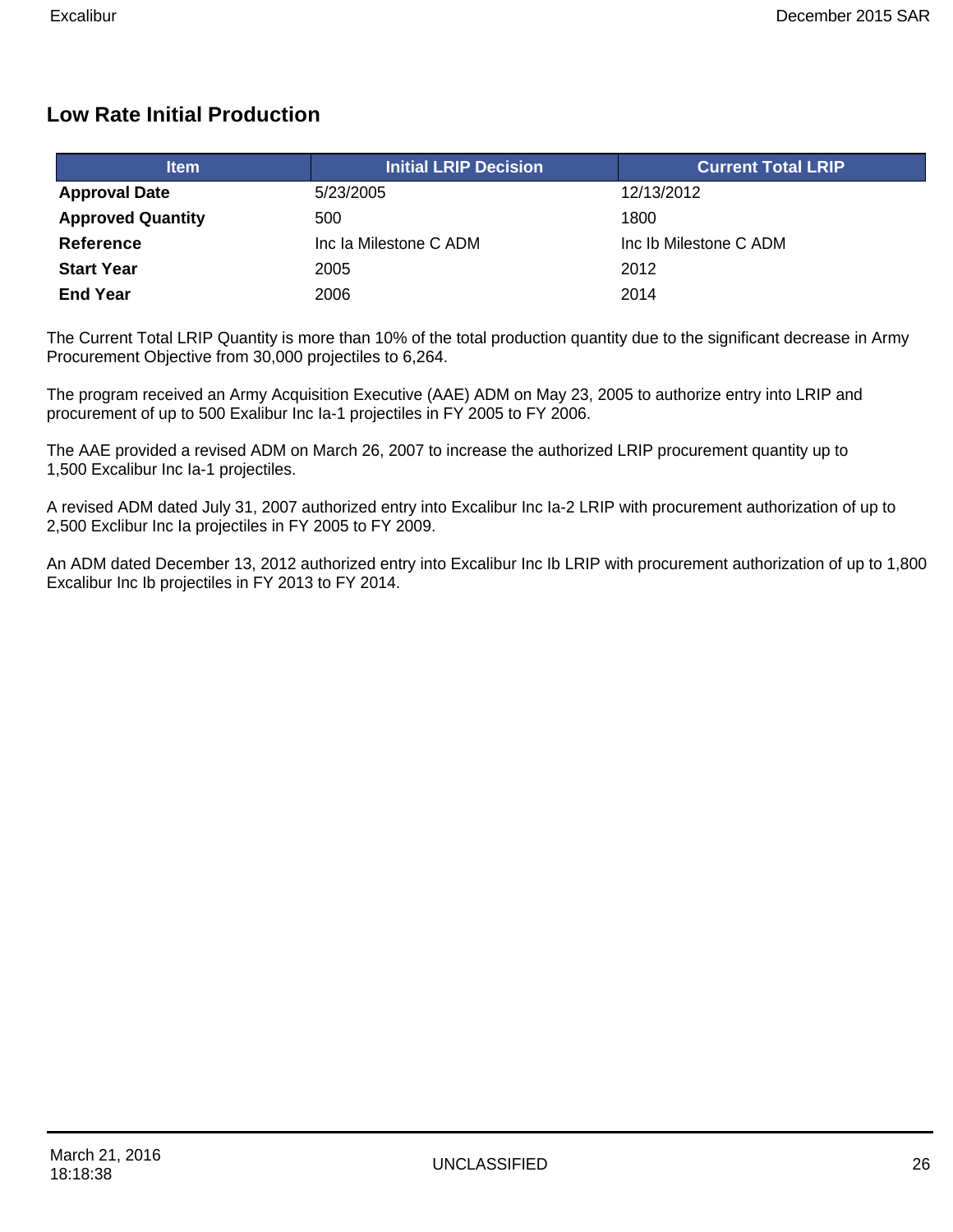# **Foreign Military Sales**

| <b>Country</b>     | <b>Date of</b><br><b>Sale</b> | Quantity    | <b>Total</b><br><b>Cost \$M</b> | <b>Description</b>                                                                                                                                                  |
|--------------------|-------------------------------|-------------|---------------------------------|---------------------------------------------------------------------------------------------------------------------------------------------------------------------|
| Jordan             | 12/27/2015                    | 91          | 12.0                            | Letter of Offer and Acceptance (LOA) with Kingdom<br>of Jordan was signed on December 27, 2015 to<br>procure 91 Excalibur Inc Ib projectiles.                       |
| <b>Netherlands</b> | 5/12/2015                     | 100         | 16.5                            | LOA with the Netherlands was signed on May 12,<br>2015 to procure a total of 100 Excalibur Inc Ib<br>projectiles.                                                   |
| Spain              | 11/7/2014                     | $\mathbf 0$ | 0.7                             | LOA with Spain was signed on November 7, 2014<br>to procure initial qualification test effort.                                                                      |
| Germany            | 5/2/2013                      | 8           | 2.0                             | LOA and Project Agreement with Germany was<br>signed on May 2, 2013 for eight Excalibur Inc Ia-2<br>projectiles for compatibility testing with their gun<br>system. |
| Sweden             | 4/25/2013                     | 297         | 21.7                            | 297 Excalibur Inc Ib projectiles were procured by<br>the Kingdom of Sweden (KoS) under the Excalibur<br>Production Project Agreement.                               |
| Canada             | 1/10/2011                     | 75          | 8.8                             | LOA with Canada signed on January 10, 2011 to<br>procure 75 M982 Excalibur Inc Ia-2 projectiles.                                                                    |
| Sweden             | 9/23/2009                     | 114         | 12.0                            | 114 Excalibur Inc Ia-2 projectiles sold to the KoS<br>under the Excalibur Production Project Agreement.                                                             |
| United Kingdom     | 3/6/2009                      | 6           | 1.1                             | The United Kingdom purchased six projectiles.                                                                                                                       |
| Australia          | 5/8/2008                      | 250         | 26.9                            | Australia purchased 250 Excalibur Inc Ia-1<br>projectiles.                                                                                                          |
| Sweden             | 10/15/2007                    | 18          |                                 | 2.3 KoS LOA FMS case signed October 15, 2007.                                                                                                                       |
| Canada             | 10/7/2007                     | 30          | 4.1                             | Canadian Defense Forces FMS contract for FY<br>2007 projectiles.                                                                                                    |

**Notes** 

# **Nuclear Costs**

None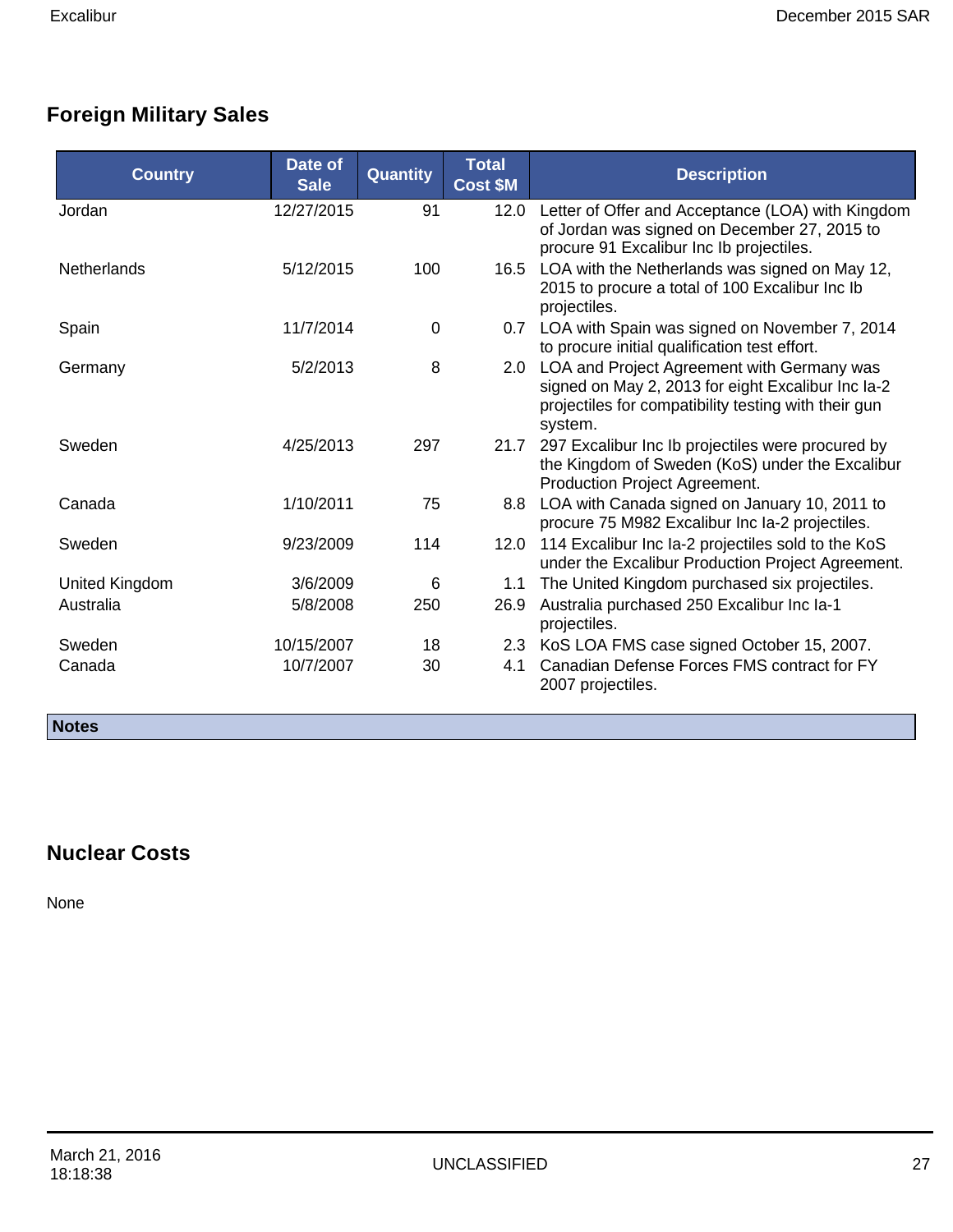### **Unit Cost**

| <b>Unit Cost Report</b>              |                                                          |                                           |                    |
|--------------------------------------|----------------------------------------------------------|-------------------------------------------|--------------------|
|                                      | <b>BY 2007 \$M</b>                                       | <b>BY 2007 \$M</b>                        |                    |
| <b>Item</b>                          | <b>Current UCR</b><br><b>Baseline</b><br>(Jun 2014 APB)  | <b>Current Estimate</b><br>(Dec 2015 SAR) | % Change           |
| <b>Program Acquisition Unit Cost</b> |                                                          |                                           |                    |
| Cost                                 | 1690.8                                                   | 1752.1                                    |                    |
| Quantity                             | 7474                                                     | 8040                                      |                    |
| <b>Unit Cost</b>                     | 0.226                                                    | 0.218                                     | $-3.54$            |
| <b>Average Procurement Unit Cost</b> |                                                          |                                           |                    |
| Cost                                 | 688.2                                                    | 745.6                                     |                    |
| Quantity                             | 6930                                                     | 7496                                      |                    |
| <b>Unit Cost</b>                     | 0.099                                                    | 0.099                                     | 0.00               |
|                                      | <b>BY 2007 \$M</b>                                       | <b>BY 2007 \$M</b>                        |                    |
|                                      | <b>Revised</b>                                           |                                           |                    |
| <b>Item</b>                          | <b>Original UCR</b><br><b>Baseline</b><br>(Mar 2011 APB) | <b>Current Estimate</b><br>(Dec 2015 SAR) | % Change           |
| <b>Program Acquisition Unit Cost</b> |                                                          |                                           |                    |
| Cost                                 | 1654.6                                                   | 1752.1                                    |                    |
| Quantity                             | 7474                                                     | 8040                                      |                    |
| <b>Unit Cost</b>                     | 0.221                                                    | 0.218                                     |                    |
| <b>Average Procurement Unit Cost</b> |                                                          |                                           |                    |
| Cost                                 | 661.2                                                    | 745.6                                     |                    |
| Quantity<br><b>Unit Cost</b>         | 6930<br>0.095                                            | 7496<br>0.099                             | $-1.36$<br>$+4.21$ |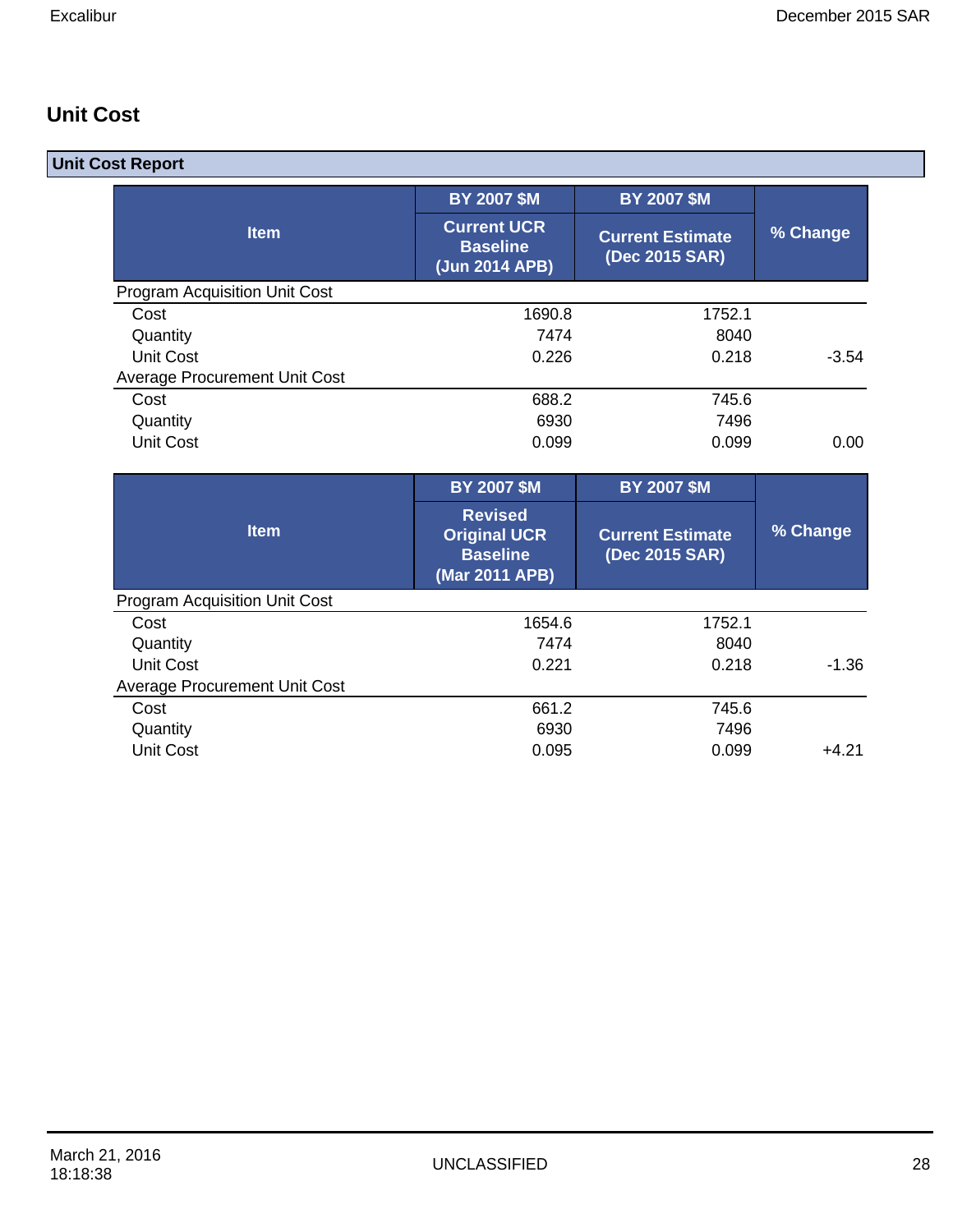### **Unit Cost History**



| <b>Item</b>                 | <b>Date</b> | <b>BY 2007 \$M</b> |             | TY \$M      |             |
|-----------------------------|-------------|--------------------|-------------|-------------|-------------|
|                             |             | <b>PAUC</b>        | <b>APUC</b> | <b>PAUC</b> | <b>APUC</b> |
| Original APB                | Oct 2004    | 0.072              | 0.039       | 0.076       | 0.045       |
| APB as of January 2006      | Oct 2004    | 0.072              | 0.039       | 0.076       | 0.045       |
| <b>Revised Original APB</b> | Mar 2011    | 0.221              | 0.095       | 0.225       | 0.102       |
| Prior APB                   | Dec 2012    | 0.228              | 0.101       | 0.233       | 0.109       |
| <b>Current APB</b>          | Jun 2014    | 0.226              | 0.099       | 0.232       | 0.108       |
| <b>Prior Annual SAR</b>     | Dec 2014    | 0.224              | 0.099       | 0.229       | 0.107       |
| <b>Current Estimate</b>     | Dec 2015    | 0.218              | 0.099       | 0.224       | 0.108       |

#### **SAR Unit Cost History**

| Initial SAR Baseline to Current SAR Baseline (TY \$M) |             |                                                                                                |       |                |       |       |       |       |                                  |
|-------------------------------------------------------|-------------|------------------------------------------------------------------------------------------------|-------|----------------|-------|-------|-------|-------|----------------------------------|
| <b>Initial PAUC</b>                                   |             |                                                                                                |       | <b>Changes</b> |       |       |       |       | <b>PAUC</b><br><b>Production</b> |
| <b>Development</b><br><b>Estimate</b>                 | <b>Econ</b> | <b>Eng</b><br><b>Sch</b><br>Est<br><b>Spt</b><br>Oth<br><b>Total</b><br>Qty<br><b>Estimate</b> |       |                |       |       |       |       |                                  |
| 0.063                                                 | $-0.005$    | 0.142                                                                                          | 0.011 | 0.006          | 0.006 | 0.000 | 0.000 | 0.160 | 0.225                            |

| Current SAR Baseline to Current Estimate (TY \$M) |                |          |            |       |            |       |            |              |                               |
|---------------------------------------------------|----------------|----------|------------|-------|------------|-------|------------|--------------|-------------------------------|
| <b>PAUC</b><br><b>Production</b>                  | <b>Changes</b> |          |            |       |            |       |            |              | <b>PAUC</b><br><b>Current</b> |
| <b>Estimate</b>                                   | <b>Econ</b>    | Qty      | <b>Sch</b> | Eng   | <b>Est</b> | Oth   | <b>Spt</b> | <b>Total</b> | <b>Estimate</b>               |
| 0.225                                             | 0.000          | $-0.006$ | 0.000      | 0.004 | 0.001      | 0.000 | 0.000      | $-0.001$     | 0.224                         |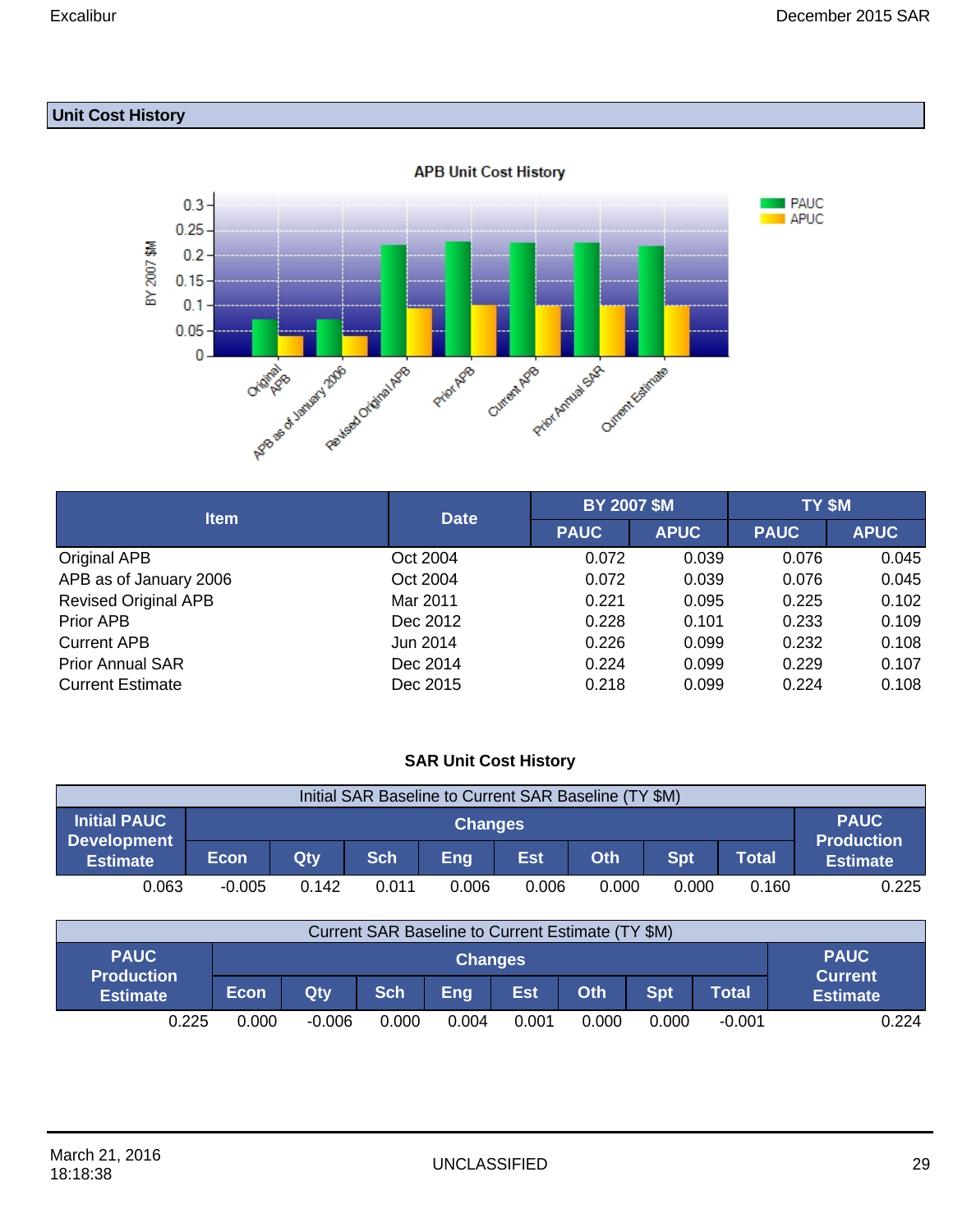| Initial SAR Baseline to Current SAR Baseline (TY \$M) |             |       |            |                |            |       |            |              |                                  |
|-------------------------------------------------------|-------------|-------|------------|----------------|------------|-------|------------|--------------|----------------------------------|
| <b>Initial APUC</b>                                   |             |       |            | <b>Changes</b> |            |       |            |              | <b>APUC</b><br><b>Production</b> |
| <b>Development</b><br><b>Estimate</b>                 | <b>Econ</b> | Qty   | <b>Sch</b> | <b>Eng</b>     | <b>Est</b> | Oth   | <b>Spt</b> | <b>Total</b> | <b>Estimate</b>                  |
| 0.054                                                 | $-0.005$    | 0.040 | 0.010      | 0.000          | 0.003      | 0.000 | 0.000      | 0.048        | 0.102                            |

| Current SAR Baseline to Current Estimate (TY \$M) |             |                                                                             |       |       |                |       |       |       |                               |
|---------------------------------------------------|-------------|-----------------------------------------------------------------------------|-------|-------|----------------|-------|-------|-------|-------------------------------|
| <b>APUC</b>                                       |             |                                                                             |       |       | <b>Changes</b> |       |       |       | <b>APUC</b><br><b>Current</b> |
| <b>Production</b><br><b>Estimate</b>              | <b>Econ</b> | <b>Est</b><br>Oth<br><b>Spt</b><br><b>Sch</b><br>Eng<br><b>Total</b><br>Qty |       |       |                |       |       |       |                               |
| 0.102                                             | 0.000       | 0.003                                                                       | 0.000 | 0.004 | $-0.001$       | 0.000 | 0.000 | 0.006 | 0.108                         |

| <b>SAR Baseline History</b> |                                                  |                                                     |                                                    |                                   |  |  |  |  |
|-----------------------------|--------------------------------------------------|-----------------------------------------------------|----------------------------------------------------|-----------------------------------|--|--|--|--|
| <b>Item</b>                 | <b>SAR</b><br><b>Planning</b><br><b>Estimate</b> | <b>SAR</b><br><b>Development</b><br><b>Estimate</b> | <b>SAR</b><br><b>Production</b><br><b>Estimate</b> | <b>Current</b><br><b>Estimate</b> |  |  |  |  |
| Milestone I                 | N/A                                              | May 1997                                            | N/A                                                | N/A                               |  |  |  |  |
| Milestone II                | N/A                                              | May 1997                                            | May 1997                                           | May 1997                          |  |  |  |  |
| Milestone C                 | N/A                                              | Jun 2006                                            | May 2005                                           | May 2005                          |  |  |  |  |
| <b>IOC</b>                  | N/A                                              | Sep 2008                                            | Oct 2011                                           | Dec 2011                          |  |  |  |  |
| Total Cost (TY \$M)         | N/A                                              | 4798.7                                              | 1679.0                                             | 1800.5                            |  |  |  |  |
| <b>Total Quantity</b>       | N/A                                              | 76677                                               | 7474                                               | 8040                              |  |  |  |  |
| <b>PAUC</b>                 | N/A                                              | 0.063                                               | 0.225                                              | 0.224                             |  |  |  |  |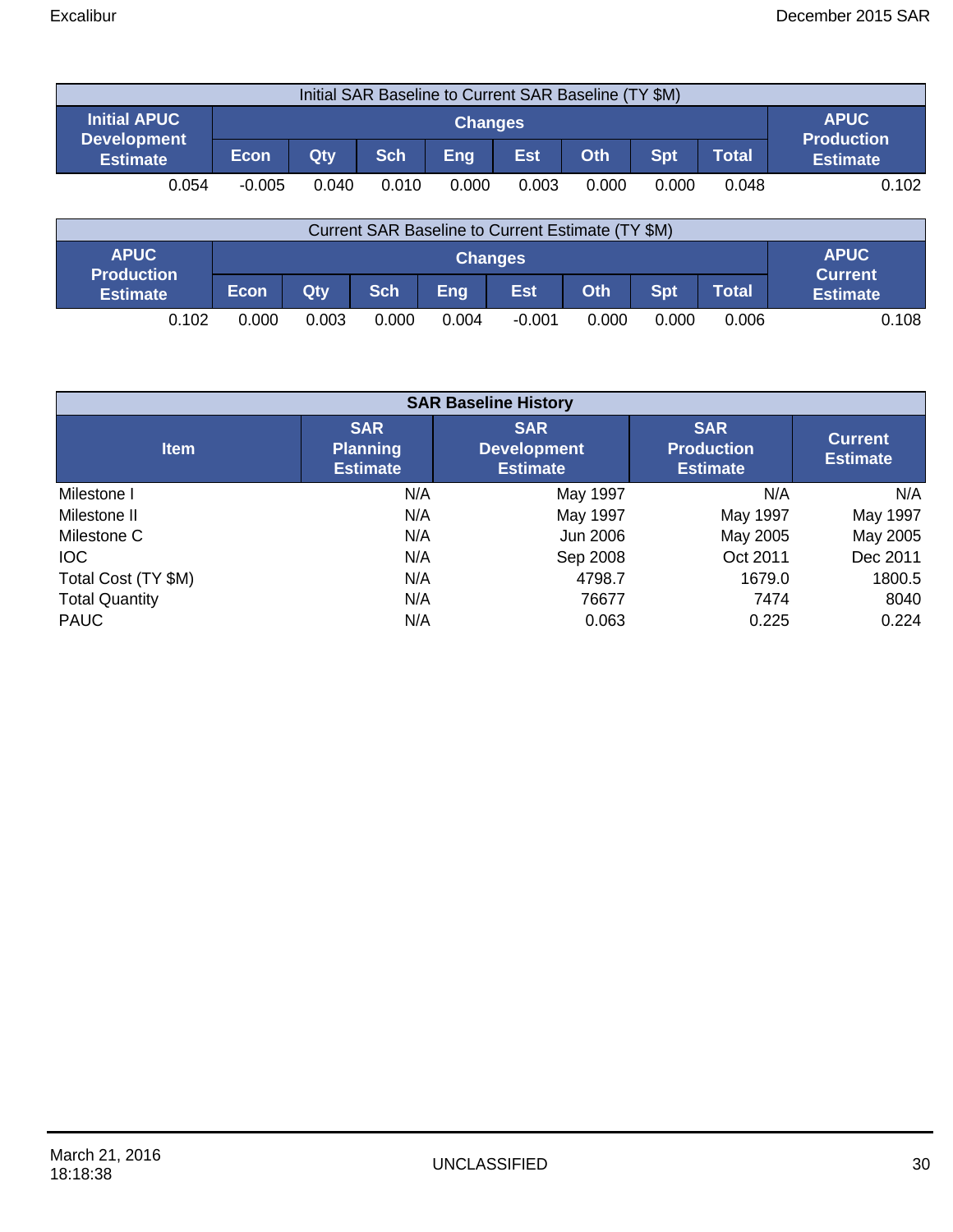# **Cost Variance**

|                                 |                  | Summary TY \$M     |               |              |
|---------------------------------|------------------|--------------------|---------------|--------------|
| <b>Item</b>                     | <b>RDT&amp;E</b> | <b>Procurement</b> | <b>MILCON</b> | <b>Total</b> |
| <b>SAR Baseline (Production</b> | 972.7            | 706.3              |               | 1679.0       |
| Estimate)                       |                  |                    |               |              |
| Previous Changes                |                  |                    |               |              |
| Economic                        | $+1.0$           | $+4.1$             |               | $+5.1$       |
| Quantity                        | --               | $+37.3$            |               | $+37.3$      |
| Schedule                        |                  | $+2.5$             |               | $+2.5$       |
| Engineering                     |                  | $+12.7$            |               | $+12.7$      |
| Estimating                      | $+11.8$          | $-8.4$             |               | $+3.4$       |
| Other                           |                  |                    |               |              |
| Support                         | --               | $-2.0$             |               | $-2.0$       |
| Subtotal                        | $+12.8$          | $+46.2$            | --            | $+59.0$      |
| <b>Current Changes</b>          |                  |                    |               |              |
| Economic                        | $-0.1$           | $-1.3$             |               | $-1.4$       |
| Quantity                        |                  | $+39.5$            |               | $+39.5$      |
| Schedule                        |                  | $+0.2$             |               | $+0.2$       |
| Engineering                     | $+2.8$           | $+20.0$            |               | $+22.8$      |
| Estimating                      | $+0.1$           | $+1.3$             |               | $+1.4$       |
| Other                           |                  |                    |               |              |
| Support                         |                  |                    |               |              |
| Subtotal                        | $+2.8$           | $+59.7$            | --            | $+62.5$      |
| <b>Total Changes</b>            | $+15.6$          | $+105.9$           | --            | $+121.5$     |
| <b>CE - Cost Variance</b>       | 988.3            | 812.2              | --            | 1800.5       |
| CE - Cost & Funding             | 988.3            | 812.2              |               | 1800.5       |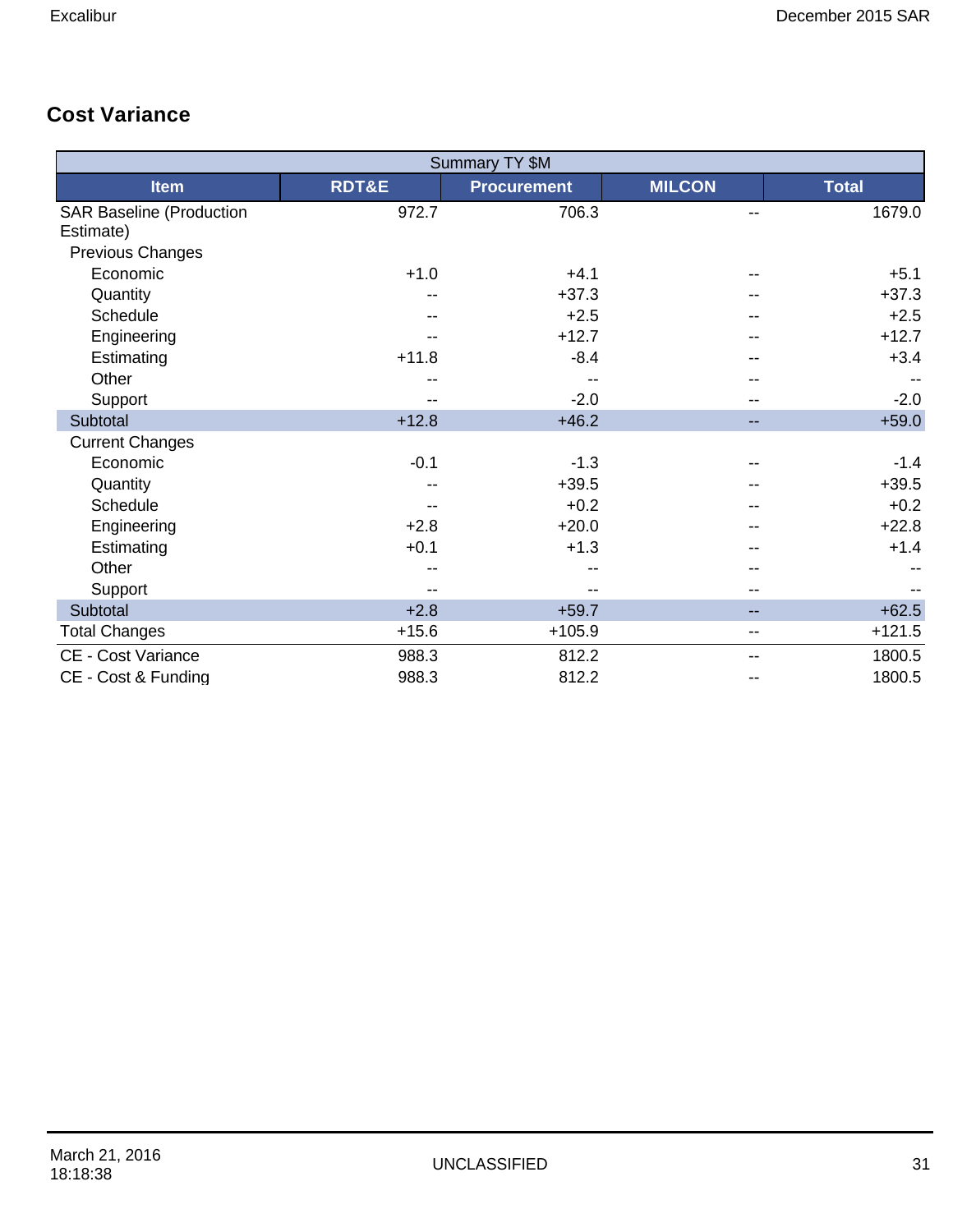|                                              |                  | Summary BY 2007 \$M |                          |              |
|----------------------------------------------|------------------|---------------------|--------------------------|--------------|
| <b>Item</b>                                  | <b>RDT&amp;E</b> | <b>Procurement</b>  | <b>MILCON</b>            | <b>Total</b> |
| <b>SAR Baseline (Production</b><br>Estimate) | 993.4            | 661.2               |                          | 1654.6       |
| Previous Changes                             |                  |                     |                          |              |
| Economic                                     |                  |                     |                          |              |
| Quantity                                     |                  | $+36.6$             |                          | $+36.6$      |
| Schedule                                     |                  | $-3.8$              |                          | $-3.8$       |
| Engineering                                  |                  | $+11.0$             |                          | $+11.0$      |
| Estimating                                   | $+10.6$          | $-8.1$              |                          | $+2.5$       |
| Other                                        |                  |                     |                          |              |
| Support                                      |                  | $-1.9$              |                          | $-1.9$       |
| Subtotal                                     | $+10.6$          | $+33.8$             | --                       | $+44.4$      |
| <b>Current Changes</b>                       |                  |                     |                          |              |
| Economic                                     |                  |                     |                          |              |
| Quantity                                     |                  | $+32.7$             |                          | $+32.7$      |
| Schedule                                     |                  |                     |                          |              |
| Engineering                                  | $+2.4$           | $+16.8$             |                          | $+19.2$      |
| Estimating                                   | $+0.1$           | $+1.1$              |                          | $+1.2$       |
| Other                                        |                  |                     |                          |              |
| Support                                      |                  |                     |                          |              |
| Subtotal                                     | $+2.5$           | $+50.6$             | $\overline{\phantom{m}}$ | $+53.1$      |
| <b>Total Changes</b>                         | $+13.1$          | $+84.4$             | $\overline{\phantom{a}}$ | $+97.5$      |
| <b>CE - Cost Variance</b>                    | 1006.5           | 745.6               |                          | 1752.1       |
| CE - Cost & Funding                          | 1006.5           | 745.6               |                          | 1752.1       |

Previous Estimate: December 2014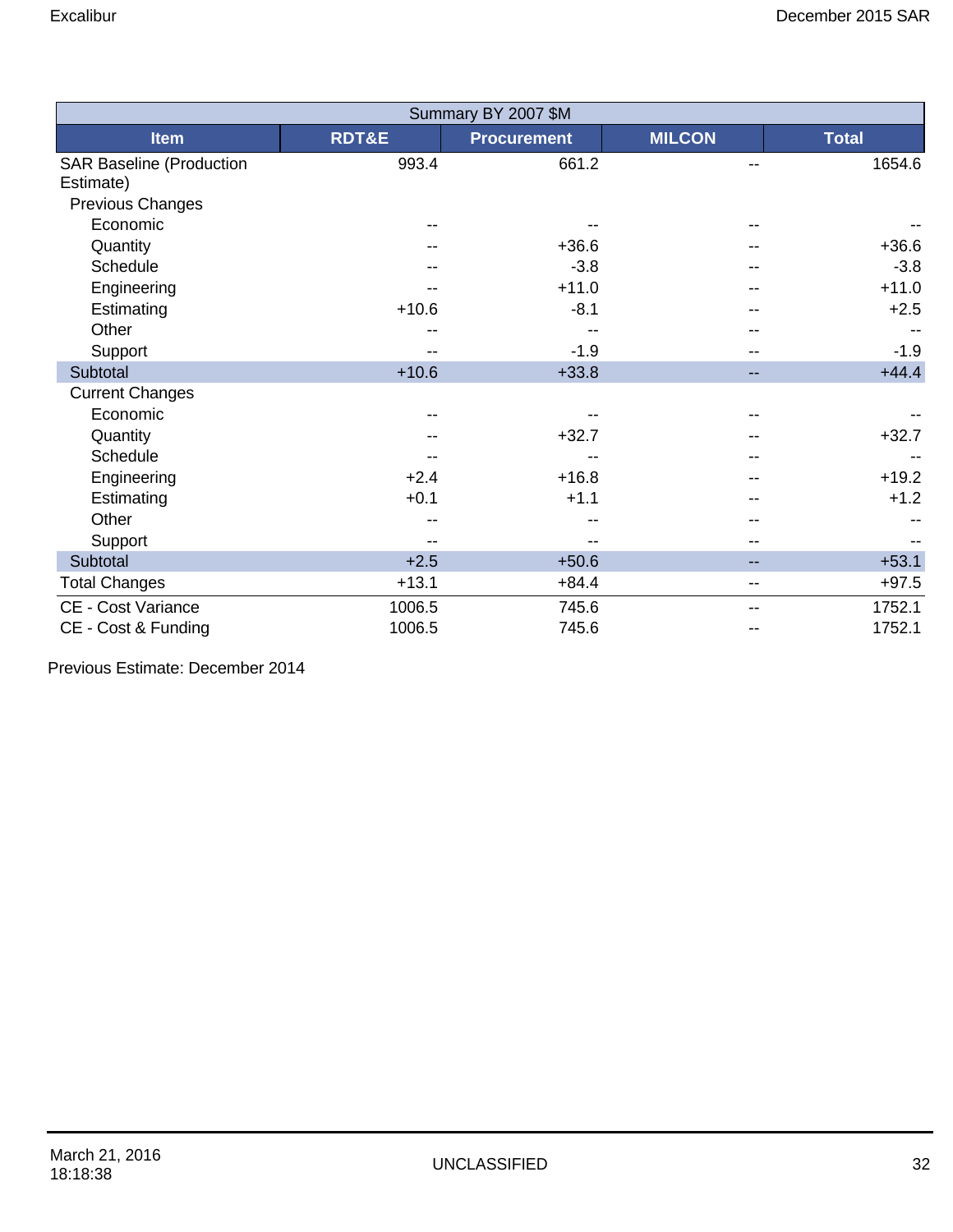| <b>RDT&amp;E</b>                                                                                       | <b>\$M</b>          |                     |  |
|--------------------------------------------------------------------------------------------------------|---------------------|---------------------|--|
| <b>Current Change Explanations</b>                                                                     | <b>Base</b><br>Year | <b>Then</b><br>Year |  |
| Revised escalation indices. (Economic)                                                                 | N/A                 | $-0.1$              |  |
| Adjustment for current and prior escalation. (Estimating)                                              | $+0.1$              | $+0.1$              |  |
| Analysis of Global Positioning System interface redesign to attain M-Code compliance.<br>(Engineering) | $+2.4$              | $+2.8$              |  |
| <b>RDT&amp;E Subtotal</b>                                                                              | $+2.5$              | $+2.8$              |  |

| <b>Procurement</b>                                                                                              | \$M\$               |                     |  |
|-----------------------------------------------------------------------------------------------------------------|---------------------|---------------------|--|
| <b>Current Change Explanations</b>                                                                              | <b>Base</b><br>Year | <b>Then</b><br>Year |  |
| Revised escalation indices. (Economic)                                                                          | N/A                 | $-1.3$              |  |
| Adjustment for current and prior escalation. (Estimating)                                                       | $+1.1$              | $+1.3$              |  |
| Quantity variance resulting from an increase of 450 projectiles from 6,640 to 7,090 (Army).<br>(Quantity)       | $+35.7$             | $+43.1$             |  |
| Quantity variance resulting from an increase of 7 projectiles from 399 to 406 (DoD).<br>(Quantity)              | $+0.4$              | $+0.5$              |  |
| Additional quantity variance as a result of an increase of 457 projectiles. (Quantity)                          | $-3.4$              | $-4.1$              |  |
| Contract close out costs shifted from FY 2016 to FY 2017 due to extension of production<br>contract. (Schedule) | 0.0                 | $+0.2$              |  |
| Software upgrade based on updated System Threat Assessment Report. (Engineering)                                | $+16.8$             | $+20.0$             |  |
| <b>Procurement Subtotal</b>                                                                                     | $+50.6$             | $+59.7$             |  |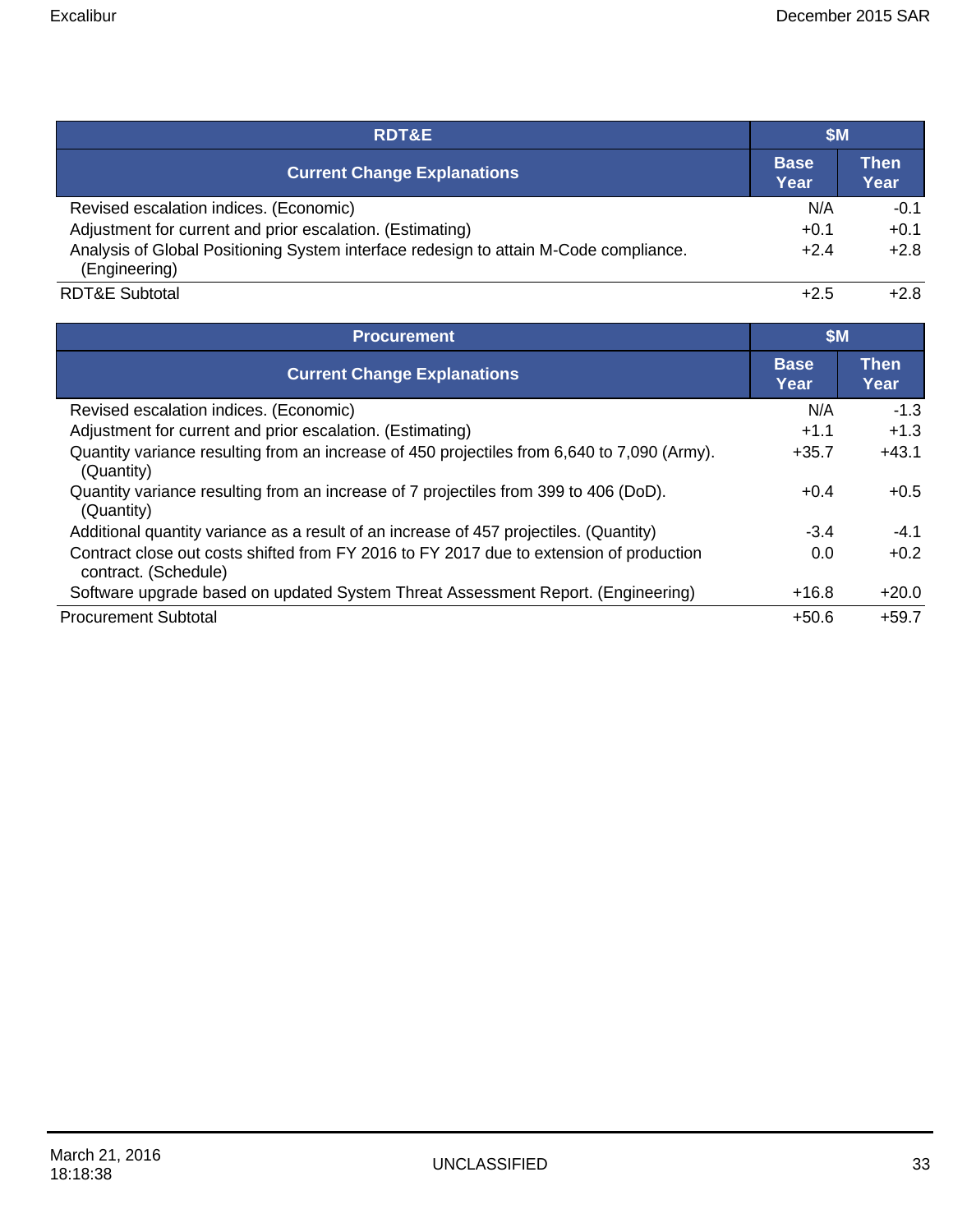# **Contracts**

| <b>Contract Identification</b>                         |                                                              |  |  |  |  |
|--------------------------------------------------------|--------------------------------------------------------------|--|--|--|--|
| <b>Appropriation:</b>                                  | Procurement                                                  |  |  |  |  |
| <b>Contract Name:</b>                                  | XM982 ER Projectile-Incr Ib Production                       |  |  |  |  |
| Contractor:                                            | <b>Raytheon Missile Systems</b>                              |  |  |  |  |
| <b>Contractor Location:</b><br><b>Contract Number:</b> | 1151 E Hermans Rd.<br>Tucson, AZ 85706<br>W15QKN-08-C-0530/3 |  |  |  |  |
| <b>Contract Type:</b>                                  | Firm Fixed Price (FFP)                                       |  |  |  |  |
| <b>Award Date:</b>                                     | December 21, 2012                                            |  |  |  |  |
| <b>Definitization Date:</b>                            | December 21, 2012                                            |  |  |  |  |

|        | <b>Contract Price</b>                                                      |     |        |                       |                                            |       |                        |  |  |
|--------|----------------------------------------------------------------------------|-----|--------|-----------------------|--------------------------------------------|-------|------------------------|--|--|
|        | <b>Initial Contract Price (\$M)</b><br><b>Current Contract Price (\$M)</b> |     |        |                       | <b>Estimated Price At Completion (\$M)</b> |       |                        |  |  |
| Target | <b>Ceiling</b>                                                             | Qtv | Target | <b>Ceiling</b><br>Qty |                                            |       | <b>Program Manager</b> |  |  |
| 56.6   | N/A                                                                        | 819 | 129.3  | N/A                   | 1800                                       | 129.3 | 129.3                  |  |  |

#### **Target Price Change Explanation**

The difference between the Initial Contract Price Target and the Current Contract Price Target is due to subsequent awards of contract options for additional projectiles.

#### **Cost and Schedule Variance Explanations**

Cost and Schedule Variance reporting is not required on this (FFP) contract.

#### **Notes**

This is the contract for Production of the Excalibur Inc Ib projectile. The total price includes: An initial award of \$58.9M for 819 projectiles. An option award of \$54.1M for 765 projectiles. An option award of \$16.3M for 216 projectiles.

This contract is more than 90% complete; therefore, this is the final report for this contract.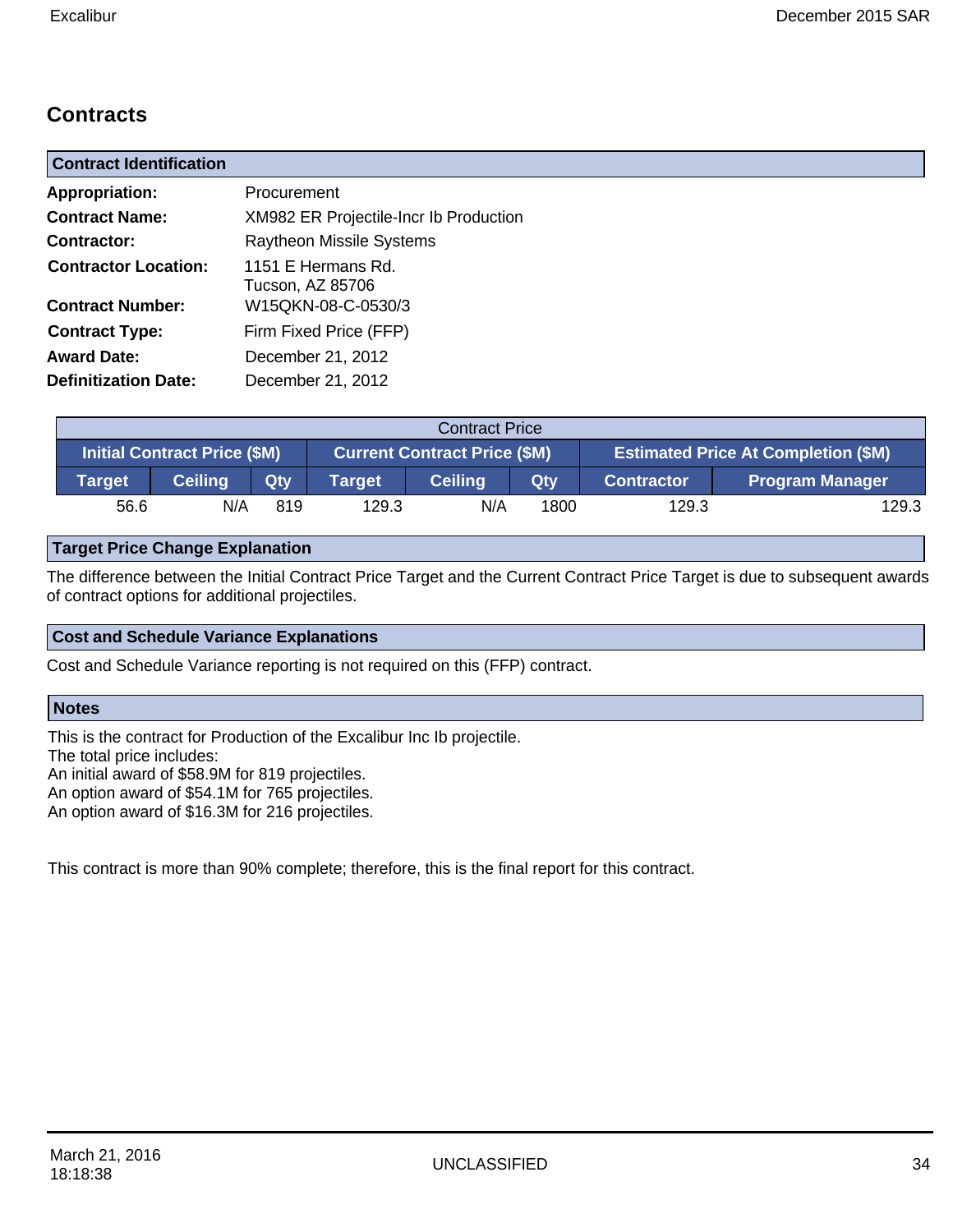#### **Contract Identification**

| <b>Appropriation:</b>       | Procurement                             |
|-----------------------------|-----------------------------------------|
| <b>Contract Name:</b>       | <b>Excalibur Ib Production</b>          |
| <b>Contractor:</b>          | <b>Raytheon Missile Systems</b>         |
| <b>Contractor Location:</b> | 1151 E Hermans Road<br>Tucson, AZ 85706 |
| <b>Contract Number:</b>     | W15QKN-08-C-0530/4                      |
| <b>Contract Type:</b>       | Firm Fixed Price (FFP)                  |
| <b>Award Date:</b>          | December 21, 2012                       |
| <b>Definitization Date:</b> | July 27, 2014                           |

| <b>Contract Price</b>               |                |     |                                                                                   |                |            |                   |                        |
|-------------------------------------|----------------|-----|-----------------------------------------------------------------------------------|----------------|------------|-------------------|------------------------|
| <b>Initial Contract Price (\$M)</b> |                |     | <b>Estimated Price At Completion (\$M)</b><br><b>Current Contract Price (\$M)</b> |                |            |                   |                        |
| <b>Target</b>                       | <b>Ceiling</b> | Qty | <b>Target</b>                                                                     | <b>Ceiling</b> | <b>Qty</b> | <b>Contractor</b> | <b>Program Manager</b> |
| 52.5                                | N/A            | 744 | 132.4                                                                             | N/A            | 1854       | 132.4             | 132.4                  |

#### **Target Price Change Explanation**

The difference between the Initial Contract Price Target and the Current Contract Price Target is due to contract modifications awarded for additional quantities.

#### **Cost and Schedule Variance Explanations**

Cost and Schedule Variance reporting is not required on this (FFP) contract.

#### **Notes**

The current target price reflects the Army portion of the contract (\$123.5M for 1,749 projectiles) as well as the FMS portion (\$8.9M for 105 projectiles).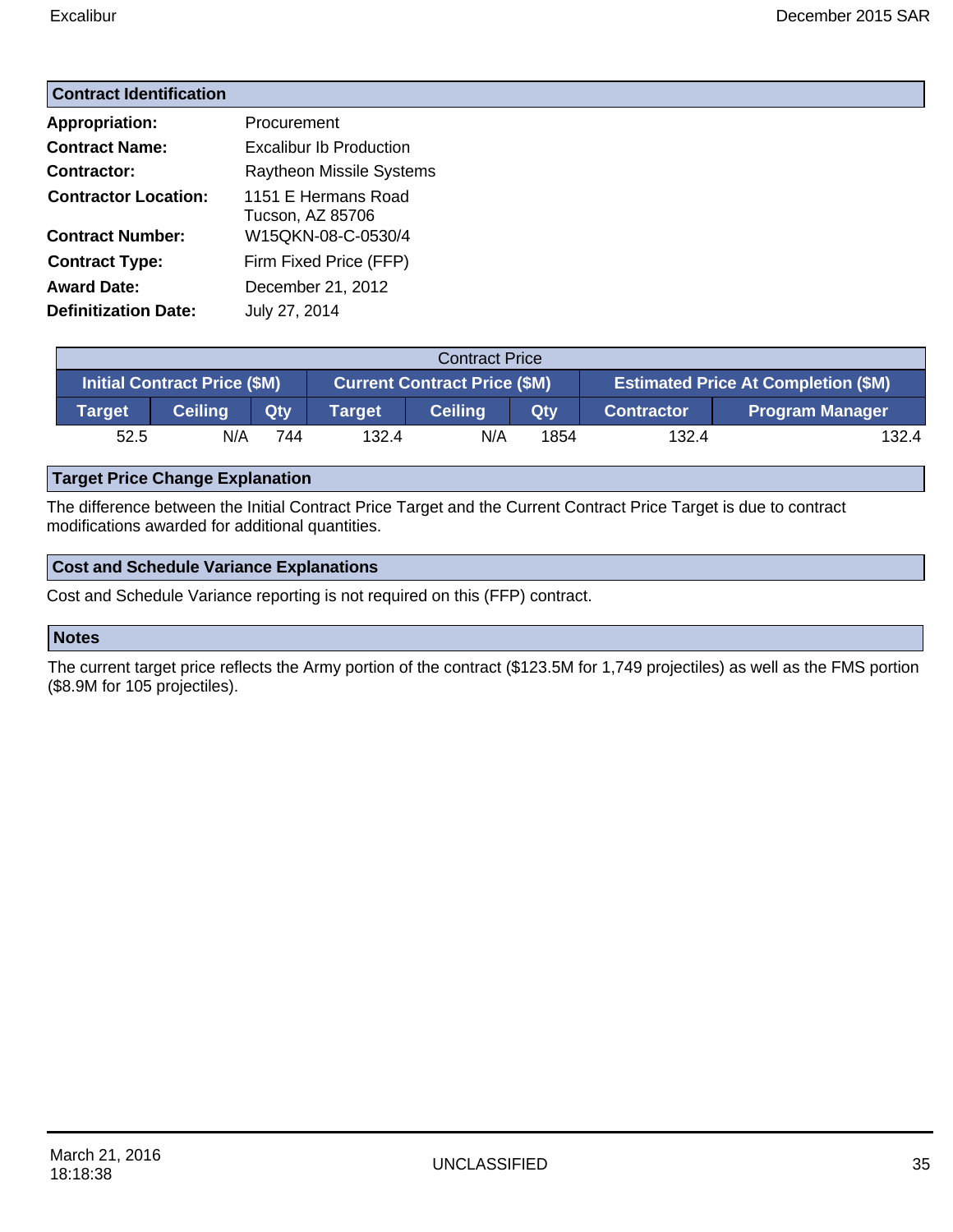### **Deliveries and Expenditures**

| <b>Deliveries</b>                       |                        |                       |                       |                                    |  |
|-----------------------------------------|------------------------|-----------------------|-----------------------|------------------------------------|--|
| <b>Delivered to Date</b>                | <b>Planned to Date</b> | <b>Actual to Date</b> | <b>Total Quantity</b> | <b>Percent</b><br><b>Delivered</b> |  |
| Development                             | 544                    | 544                   | 544                   | 100.00%                            |  |
| Production                              | 6563                   | 5944                  | 7496                  | 79.30%                             |  |
| <b>Total Program Quantity Delivered</b> | 7107                   | 6488                  | 8040                  | 80.70%                             |  |

| <b>Expended and Appropriated (TY \$M)</b> |                                   |        |  |  |
|-------------------------------------------|-----------------------------------|--------|--|--|
| <b>Total Acquisition Cost</b><br>1800.5   | <b>Years Appropriated</b>         | 20     |  |  |
| <b>Expended to Date</b><br>1632.2         | <b>Percent Years Appropriated</b> | 95.24% |  |  |
| <b>Percent Expended</b><br>90.65%         | Appropriated to Date              | 1761.3 |  |  |
| <b>Total Funding Years</b>                | <b>Percent Appropriated</b>       | 97.82% |  |  |

The above data is current as of February 09, 2016.

Planned and actual projectile quantities refer to projectiles delivered to the Army. FMS and U.S. Marine Corps sales are not included.

Production deliveries include 3,475 Excalibur Inc Ia projectiles and 2,469 Excalibur Inc Ib projectiles.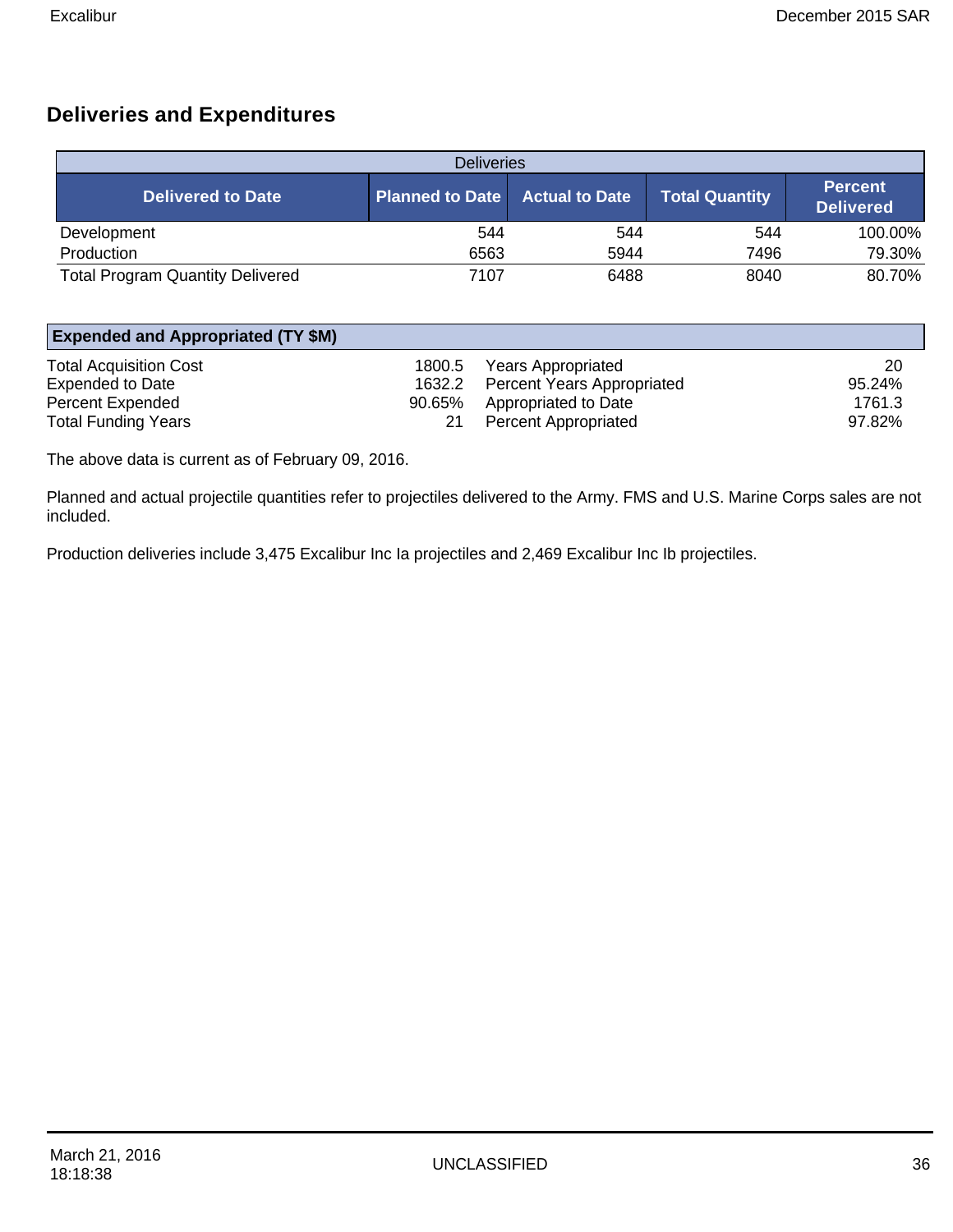### **Operating and Support Cost**

| <b>Cost Estimate Details</b>    |                       |  |  |
|---------------------------------|-----------------------|--|--|
| Date of Estimate:               | June 25, 2014         |  |  |
| <b>Source of Estimate:</b>      | <b>SCP</b>            |  |  |
| <b>Quantity to Sustain:</b>     | 6264                  |  |  |
| <b>Unit of Measure:</b>         | <b>Total Quantity</b> |  |  |
| Service Life per Unit:          | 20.00 Years           |  |  |
| <b>Fiscal Years in Service:</b> | FY 2007 - FY 2038     |  |  |

A total of 7,496 projectiles will be procured, 6,830 will be delivered to inventory (566 replace expended or damaged projectiles, leaving 6,264 to be sustained) and 666 will be consumed in testing. The 544 RDT&E-funded projectiles were consumed in test.

#### **Sustainment Strategy**

Excalibur is a one shot use item. There is no scheduled maintenance over the 20-year shelf life. There is a defined stockpile surveillance program which will be used to calculate stockpile reliability and detect/measure adverse trends of critical parameters. The surveillance program began in FY 2015.

#### **Antecedent Information**

No Antecedent

| Annual O&S Costs BY2007 \$K           |                                                                             |                                              |  |  |
|---------------------------------------|-----------------------------------------------------------------------------|----------------------------------------------|--|--|
| <b>Cost Element</b>                   | <b>EXCALIBUR</b><br><b>Average Annual Cost Per Total</b><br><b>Quantity</b> | <b>No Antecedent Program</b><br>(Antecedent) |  |  |
| Unit-Level Manpower                   | 0.000                                                                       |                                              |  |  |
| Unit Operations                       | 0.000                                                                       |                                              |  |  |
| Maintenance                           | 142.750                                                                     |                                              |  |  |
| <b>Sustaining Support</b>             | 251.344                                                                     |                                              |  |  |
| <b>Continuing System Improvements</b> | 0.000                                                                       |                                              |  |  |
| <b>Indirect Support</b>               | 0.000                                                                       |                                              |  |  |
| Other                                 | 0.000                                                                       |                                              |  |  |
| Total                                 | 394.094                                                                     |                                              |  |  |

Costs are calculated as the average annual cost for all projectiles for each category over the 32-years Excalibur is planned to be in the field (FY 2007 - FY 2038).

Maintenance costs include stockpile surveillance, laboratory teardown testing, and Depot Inventory Management.

Sustaining Support includes the storage cost of projectiles and Systems Engineering/Program Management.